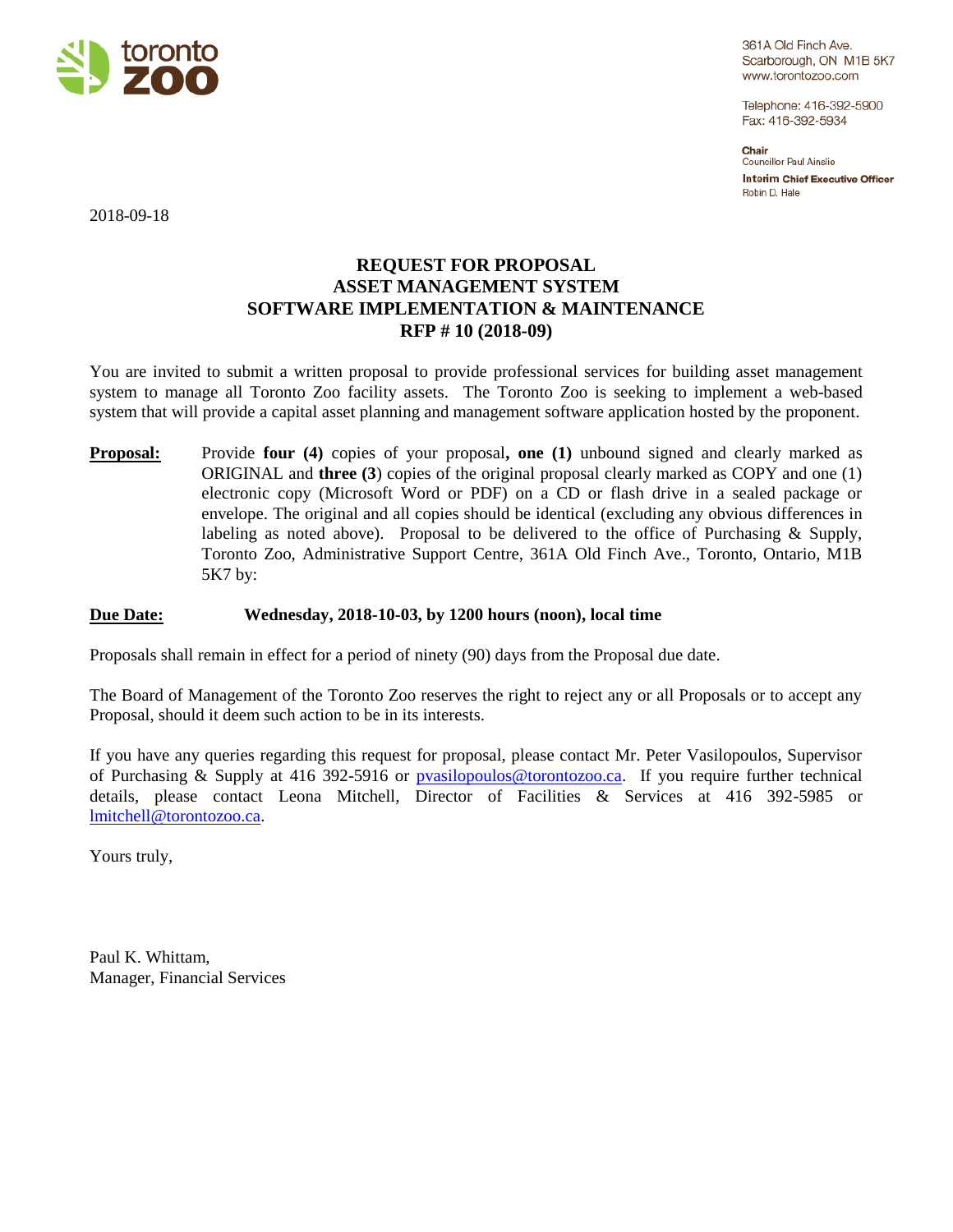#### **PROPOSAL CONTENTS**

- 1.0 GENERAL TERMS
- 2.0 DESCRIPTION AND SCOPE OF PROJECT
- 3.0 CONSULTANT SERVICES TO BE PROVIDED RESPONSIBILITIES
- 4.0 PROPONENT SUBMISSION REQUIREMENTS
- 5.0 PROPONENT FEE PROPOSAL
- 6.0 PROPOSAL EVALUATION AND SELECTION
- 7.0 SCHEDULE OF EVENTS
- 8.0 PROPOSAL TERMS & PROVISIONS
- $9.0$  PROPOSAL FORM

#### **1.0 GENERAL TERMS**

- 1.1 The following definitions will apply to this Request for Proposal and to any subsequent Contract:
	- 1.1.1 "**Board**" means the Board of Management of the Toronto Zoo;
	- 1.1.2 **"COO"** means the Chief Operating Officer of the Toronto Zoo;
	- 1.1.3 "**Consultant**" means the person, partnership or corporation contracting with the Board to provide the required Services;
	- 1.1.4 "**Contract**" means acceptance by the Toronto Zoo (by way of written acknowledgement, Agreement, Contract or Purchase Order) to furnish Services for money or other considerations;
	- 1.1.5 "**Contract Price**" means the price payable under the contract to the Consultant, being the Proposal Price eventually accepted by the Board of Management of the Toronto Zoo subject to any changes pursuant to the Contract Requirements;
	- 1.1.6 "**Commercial Off-The-Shelf (COTS)**" means features that are available as part of the solution immediately on installation and require no configuration or customization;
	- 1.1.7 **"Proponent"** means an individual or company that submits or intends to submit, a proposal in response to this Request for Proposal;
	- 1.1.8 "**Proposal Price**", "Contract" and "Contract Documents" have the meanings set out therefore in clauses contained in these documents;
	- 1.1.9 **Request for Proposal (RFP)"** means the RFP document in its entirety, inclusive of any addenda that may be issued by the Toronto Zoo;
	- 1.1.10 "**Services" or "Work**" means everything that is necessary to be performed, furnished delivered by the Consultant to meet the Consultant's obligation under this Contract;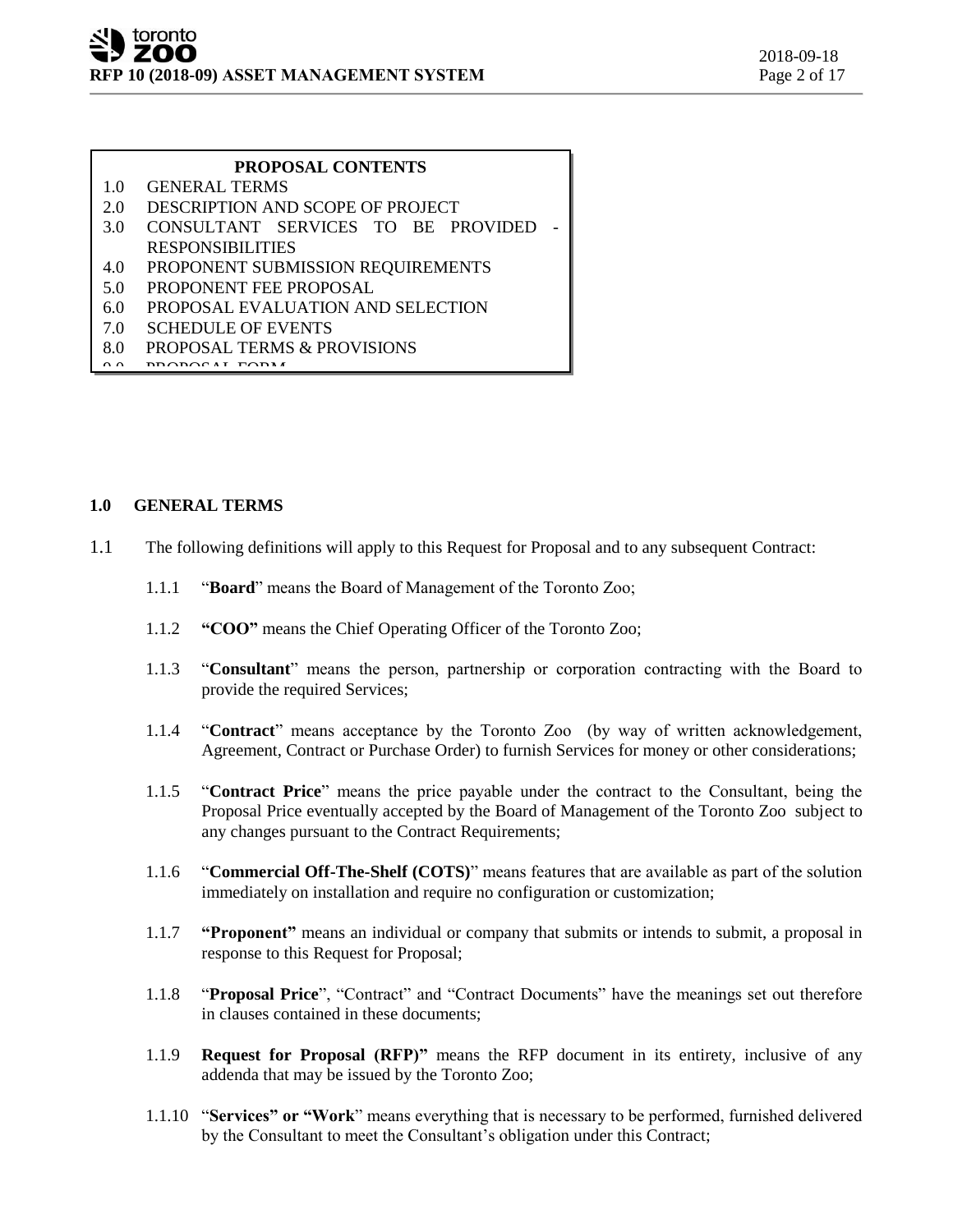#### **2.0 DESCRIPTION AND SCOPE OF PROJECT**

The Toronto Zoo opened in 1974 and is Canada's premier zoo and one of the top 10 zoos in the world. The Zoo is fully accredited by the Canadian Association of Zoos and Aquariums (CAZA) and the Association of Zoos and Aquariums (AZA). The Zoo is a not-for-profit and is stewarded by a Board of Management supported by a professional staff of 277 permanent, approximately 126 non-perm FTE's and more than 400 volunteers. The Zoo is home to over 5,000 animals representing 450 different species, many of which are classified as endangered in the world.

The Zoo's mandate is to build awareness of and involvement in the conservation of animals and their habitats. The Zoo undertakes scientific research for the advancement of wildlife management and for the conservation of irreplaceable genetic resources, both animal and plant. The Toronto Zoo wants to increase awareness for their leadership in wildlife conservation and advocating for wildlife and habitats. We plan to focus on Canadian species and habitats while continuing to be active globally.

**Our Mission:** Become a living centre for education and science, committed to providing compelling guest experiences and inspiring passion to protect wildlife and habitats.

**Our Vision:** Canada's national leader in saving wildlife to ensure the rich diversity of nature for future generations.

The Toronto Zoo site occupies 710 acres located in the Rouge Valley on the northeast side of the City of Toronto. There are over 100 buildings/structures on the property. The Zoo is open every day except December 25. Each year the Zoo welcomes on average 1.3 million visitors with approximately 80% of visitors attending between the months of May to October.

#### **PROJECT SCOPE OF WORK**

The Toronto Zoo is seeking to implement a web-based solution, including its related installation, configuration, data input/migration, implementation, annual maintenance and training services that will provide a capital asset planning and management software application hosted by the proponent. The software application must be capable of accepting all existing data from the 2015 Toronto Zoo Building Audit, the 2018 Toronto Zoo Site Services Study, and information including engineering studies, hazardous material audits, air or water quality studies etc. in addition to and or in place of facilities assessment information provided by the Building Audit & Site Services Study. The system could also have work order, parts management, and GIS capabilities as listed in section 3.0 below.

- 2.1 Existing data from the 2015 Toronto Zoo Building Audit is to be input into the system by the successful proponent (provide separate lump sum price for data input). The complete building audit is attached to this RFP for reference.
- 2.2 The Toronto Zoo will always own all of the data contained within the software, even after the end of the contract period.
- 2.3 Proponent must provide a dedicated implementation specialist as a single point of contact during implementation.
- 2.4 Consultants will conduct interviews with key Zoo resource staff to gain an understanding of users service requirements and current facility related matters.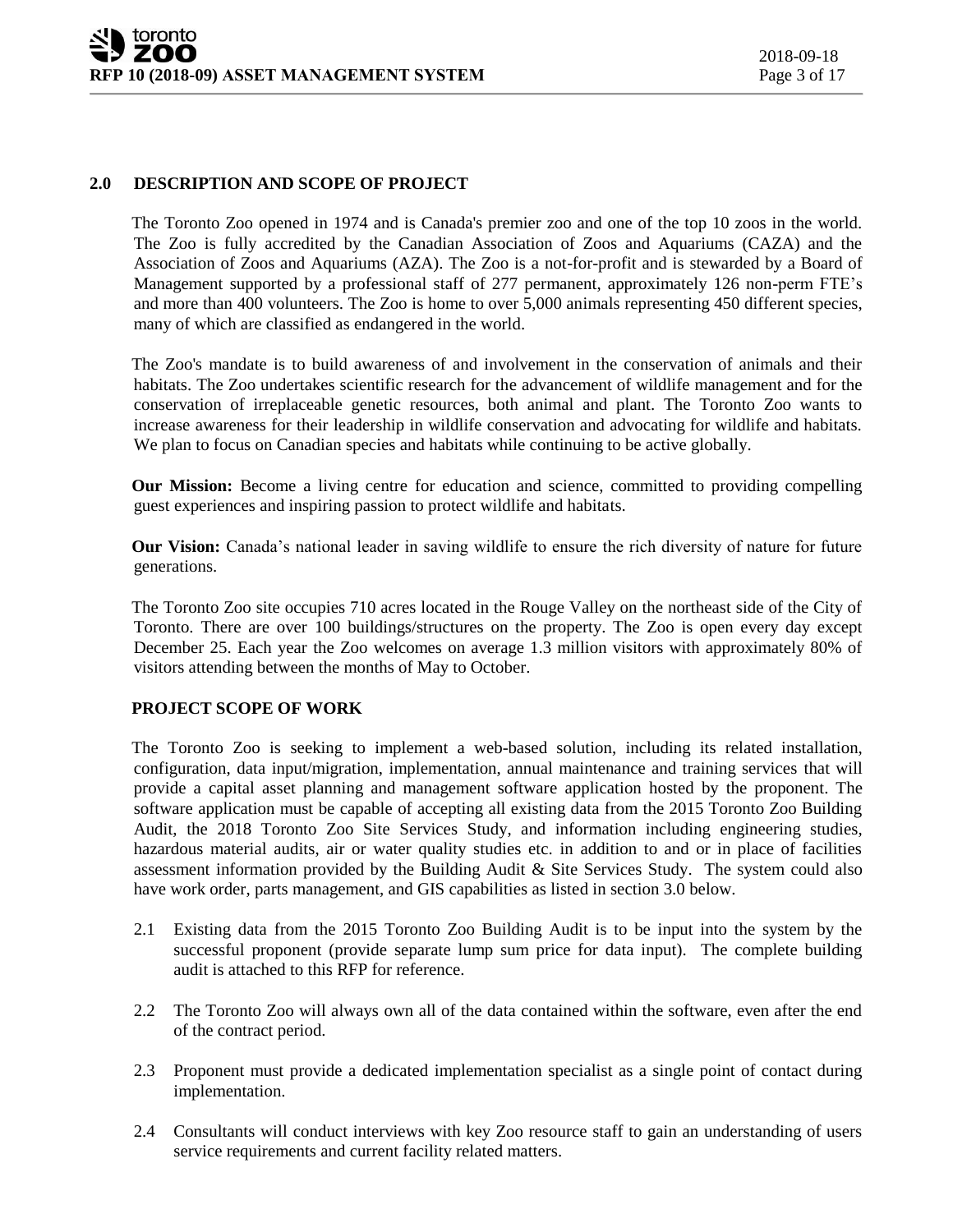- 2.5 Existing site drawings at the Toronto Zoo are for review and site familiarization only. Background information provided by the Zoo is for general reference.
- 2.6 Consultant to attend and take minutes at all meetings, other site, facility and program reviews, and special meetings as required throughout the duration of the project.
- 2.7 Consultant to co-ordinate and liaise with all sub-consultants and others as necessary making sure all relevant issues have been raised and concluded.
- 2.8 Arrangement of special consultants, additional work to the Services, and similar costs to be the responsibility of the Consultant, are to be identified and included as direct disbursements in your Fee Proposal. Special advisors/resource experts recommended by the Consultant and approved by the Zoo will be integrated into the meetings/discussions and paid from disbursements.
- 2.9 Where there is a change to the scope of the project, the Consultant will provide an estimate of the costs of the changed items for approval prior to undertaking the additional work.
- 2.10 Direct assistance and liaison of Consultant with Zoo Facilities & Services staff. The Consultant will liaise with Zoo staff throughout the project regarding audit methodology, site access, and to review the audit reports and recommendations.
- 2.11 Upon award of the contract, the selected Consultant will enter into an agreement for Asset Management Software with the Zoo by purchase order or contract incorporating the terms and conditions of the Request for Proposal and the Proponent proposal, as determined by the Zoo.
- 2.12 It is Toronto Zoo's preference to enter into an agreement with a single software provider that functions as a primary contact in providing a complete range of primary and secondary related services.

#### **3.0 CONSULTANT SERVICES TO BE PROVIDED – RESPONSIBILITIES**

#### **Objectives**

In general the objectives of the proposed project are as follows:

The Proponent shall provide an Assessment Application for Capital Planning and Management that meets the following requirements. The Application should be a Commercial Off-The-Shelf (COTS) application that is easily configurable through an easy to use web interface.

The requirements have been divided into "primary" and "secondary". Primary requirements are the minimum necessities and the secondary requirements are desirable, but may not be required at this time. Please indicate which of the secondary requirements are included in your base software package, and which are additional, or add-ons. Any additional costs for secondary items must be shown in the pricing forms. The Zoo requires the ability to disable any secondary functions which are included with the base software package in order to simplify operation for staff during software implementation.

Complete the attached Appendix II for primary requirements and Appendix III for secondary requirements.

#### **4.0 INSURANCE, INDEMNIFICATION AND POLICIES**

4.1 Professional liability insurance in the amount of \$1,000,000 (per claim) and \$5,000,000 general liability insurance in respect of injury or death to a single person or for property damage in a manner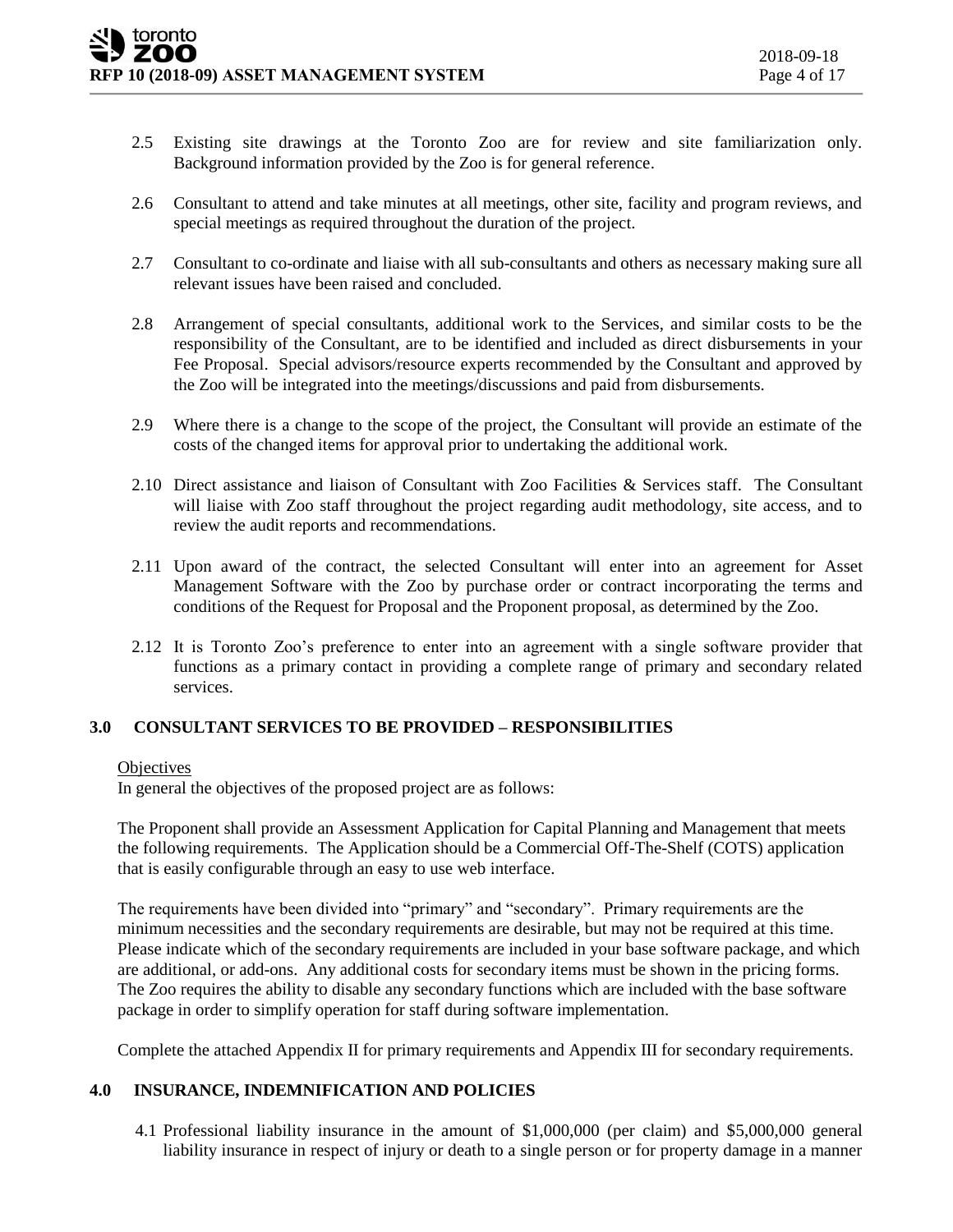satisfactory to the General Manager must be maintained through the Project and included in the Fee Proposal.

- 4.2 The Consultant hereby agrees that the Consultant will keep harmless and fully indemnify the Board, the City of Toronto, the Toronto and Region Conservation Authority, their employees, officers and agents against all actions and claims against all loss, liability, judgments, costs, demands or expenses which they or any of them may sustain as a result of the negligent or intentional acts or omissions of the Consultant, its agents, servants, employees or sub consultants or any of them, in the performance of the Services, save and except and only to the extent that any such loss, liability, judgments, costs, demands or expenses are caused by the Board or those for whom at law it is responsible.
- 4.3 All insurance policies shall be endorsed to provide a minimum advance written notice of not less than thirty (30) days, in the event of cancellation, termination or reduction in coverage or limits, such notice to be made to the Chief Operating Officer.
- 4.4 The Consultant shall, as applicable, conform to and enforce strict compliance with the Occupational Health and Safety Act and for purposes of the Act be designated as the "constructor" for the Service.
- 4.5 The Consultant must adhere to all relevant Zoo policies, including, but not limited to, the Contractor Safety Policy, Working in the Vicinity of Animal Containments Policy and the Vehicles on Site Policy, copies of which the Chief Operating Officer, Toronto Zoo, shall supply to the Consultant.

#### **5.0 PROPONENT SUBMISSION REQUIREMENTS**

- 5.1 Title page showing request for Proposal Proponent's name.
- 5.2 Duly executed proposal form.
- 5.3 Indicate the individual or incorporated name of the Proponent (i.e. the prime Consultant); address(es); telephone and fax number(s); and name of key contact person(s).
- 5.4 The Proponent must provide names and company information for all Sub-consultants required by Consultant.
- 5.5 State the scope and limits of responsibility of the Consultant and Sub-consultants named in the team.
- 5.6 Provide a schedule or chart of the proposed tasks, hours and the hourly rates for each person associated with this project.
- 5.7 The Proponent must confirm compliance with the Insurance and Indemnification provisions identified in Section 9.0.
- 5.8 Clearly articulate key personnel to be involved with the project and their responsibilities. Indicate the qualifications and experience (beyond a general resume), that each member will bring to the team and include a breakdown on the number of hours each will devote to the Project and their hourly billing rate. Indicate the total extent of availability of all team members throughout entire Feasibility Study period.
- 5.9 Provide the name, location, client reference and brief description of not more than five (5) similar projects under the direct responsibility of the persons or team named above.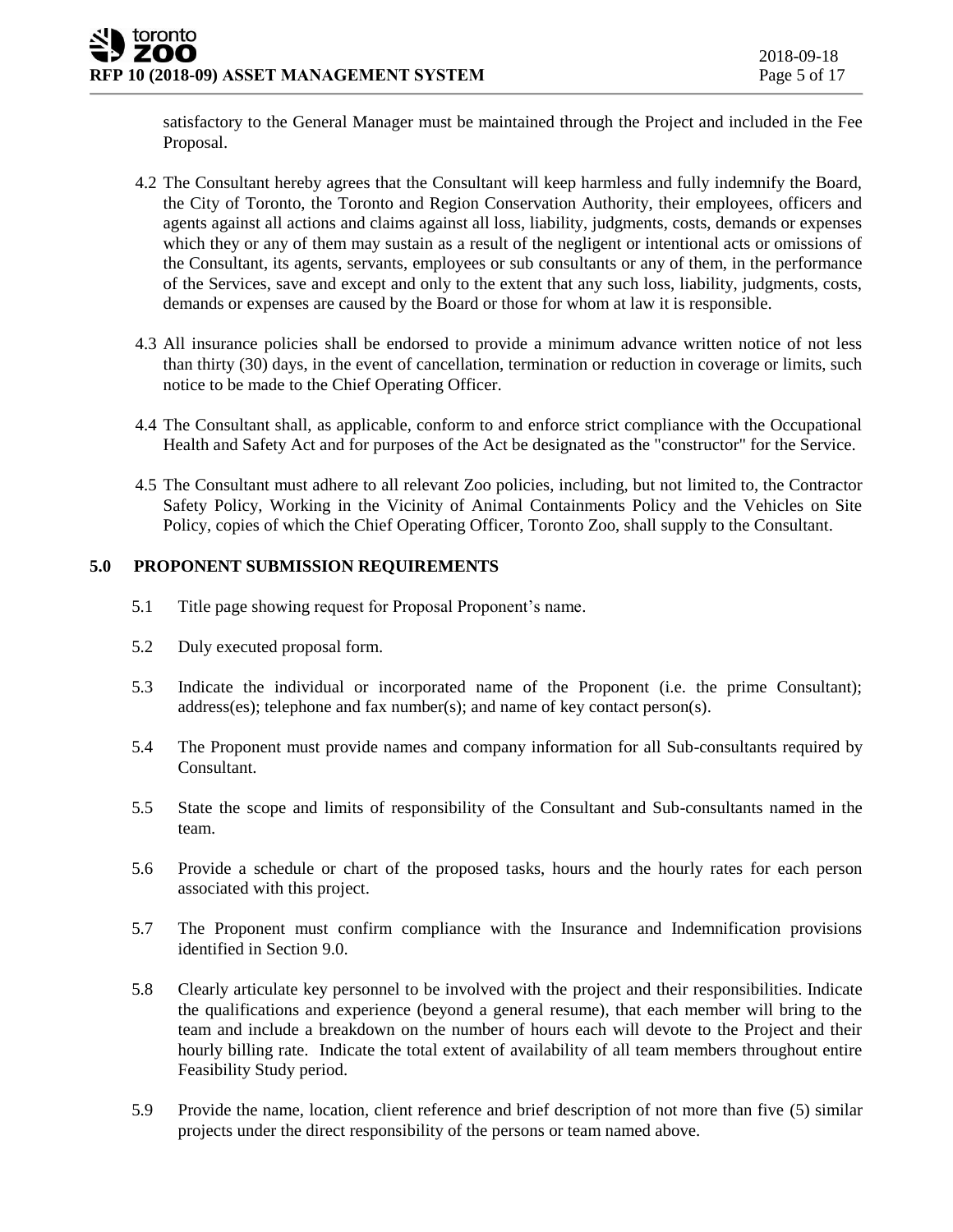- 5.10 Provide the name, location, client reference and brief description of not more than five (5) similar **projects carried out at Zoological Facilities** under the direct responsibility of the persons or team named above.
- 5.11 Clearly indicate how the project will be managed.
- 5.12 Guarantee project start immediately following successful confirmation of award of the project, and work to implementation and completion schedule.

The Proponent should submit a Submission in a particular submittal format, to reduce paper, encourage our recycled product expectations, and reduce package bulk. Bulk from binders and large packages are unwanted. Vinyl plastic products are unwanted. The Toronto Zoo seeks a package format to support the green expectations and initiatives of the Toronto Zoo.

Please do not use any plastic or vinyl binders or folders. The Toronto Zoo prefers simple, stapled paper copies. If a binder or folder is essential due to the size of your Proposal, they should be fully 100% recycled stock.

The Toronto Zoo seeks and prefers submissions on 100% Post Consumer Fibre (PCF) paper, consistent with the Toronto Zoo's environmental practices. All copies of all pages of the Proposal should be printed in duplex (i.e. on both sides of the pages) where possible.

#### 6.0 **PROPONENT FEE PROPOSAL**

- 6.1 On the Fee Proposal Form (Appendix I), provide an upset fee limit for the Building Asset Management Software inclusive of disbursements, plus HST as follows:
	- **Web-based system provision and initial consulting fees for set up. (fees for primary requirements & secondary requirements to be separate if applicable)**
	- **Software subscription cost, annually (if applicable)**
	- **Additional maintenance or support costs, annually (if applicable)**
	- **Data input cost (lump sum) for the 2015 Toronto Zoo Building Condition Assessment**
	- **Disbursements**

If applicable, the proponent shall list their fees in a modular format with all primary requirements being included in the base fee, and secondary requirements listed as additional modules with associated fees if applicable.

Proponent must disclose any hidden IT costs associated with hardware, hosting, servers, etc.

All Consultant and Sub-consultants costs for research, specifications, models, and similar costs to be the responsibility of the Consultant, identified and included as part of the fees in the Fee Proposal.

- 6.2 Provide hourly rates for other services which may be requested during completion of the project.
- 6.3 An upset limit for disbursements is required, including, but not limited to, reproduction, postage, courier, fax machine, long-distance telephone calls; printing of drawings and specifications, photographic production, approved Consultant travel, as required. Photocopies of receipts must be provided for disbursements.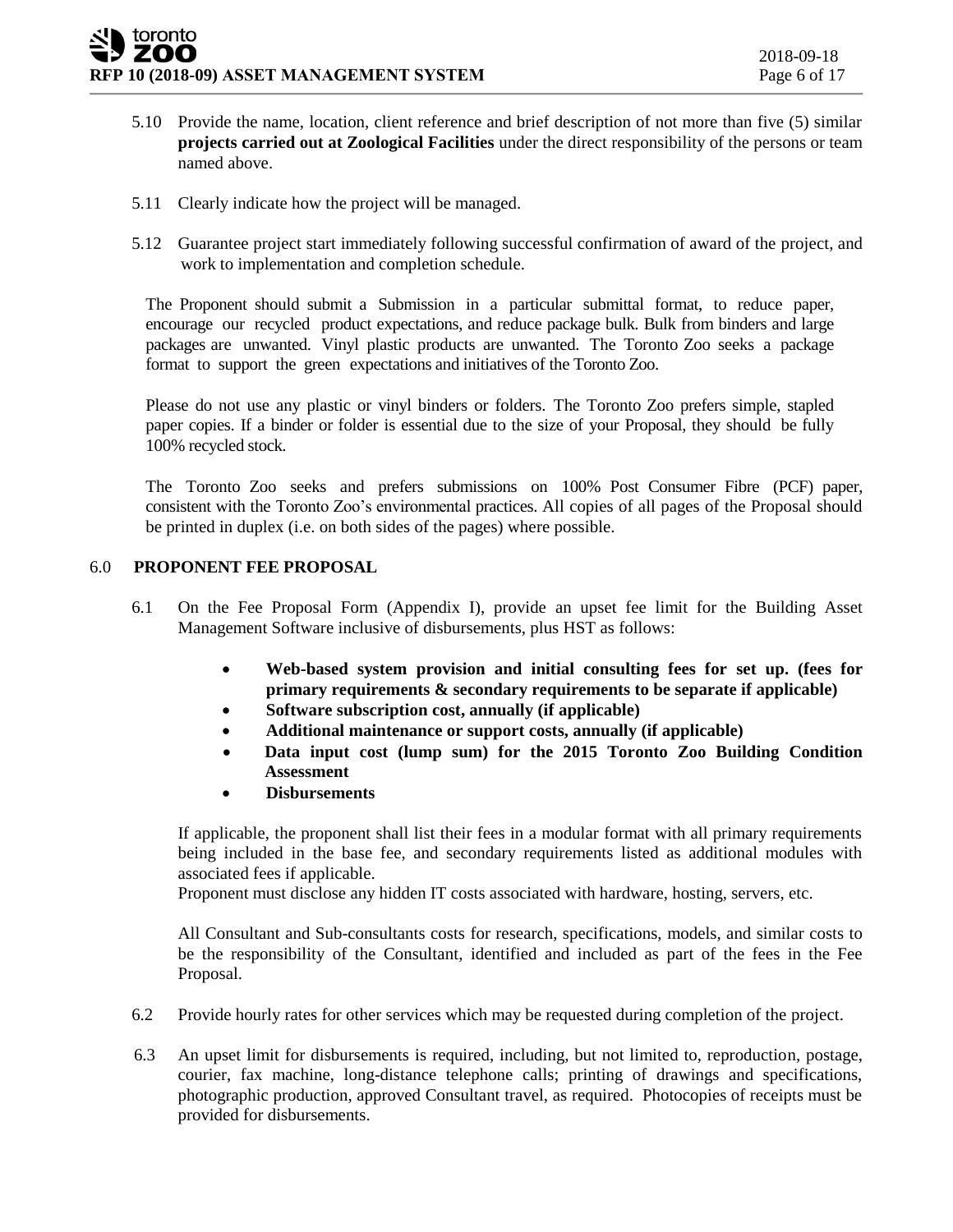- 6.4 A 10% holdback will apply to all fees, not including disbursements, to be released after 45 days following completion of work.
- 6.5 Proposal prices shall remain in effect for a period of ninety (90) days from the proposal due date of 2018-10-26.
- 6.6 The Proponent shall bear all costs and expenses with respect to the preparation and submission of its Proposal and the bidder participation in the proposal process (the "Proposal Costs"), including but not limited to: site visits and inspections, all information gathering processes, interviews, preparing responses to questions or requests for clarification from the Board, preparation of questions for the Board, and contract discussions and negotiations.
- 6.7 The Zoo shall not be responsible for or liable to pay any Proposal Costs of any bidder regardless of the conduct or outcome of the Proposal Request, Purchase Order, or Contract process.

#### **7.0 PROPOSAL EVALUATION AND SELECTION**

- 7.1 The Proponent is urged to ensure that its Proposal is submitted in the most favourable terms in order to reflect the best possible potential, since less than best potential could result in exclusion of the Proposal from further consideration.
- 7.2 The Agreement will not be awarded to the Proposal with the lowest cost, but rather, award shall be based on an evaluation of the Consulting team's expertise, prior project experience, proposed methodology, and price. Additionally, the Zoo may accept or reject any part of the Proponent's bid.
- 7.3 An Evaluation Team comprised of representatives designated by the Zoo will evaluate responses to the RFP.
- 7.4 There are three steps to the pre-defined evaluation process:
	- Step 1 Initial Review of Responses
	- Step 2 Evaluation of Submitted Proposals
	- Step 3 Evaluation of Presentations
- 7.5 Step 1 Initial Review of Responses

The Zoo will open only those Proposals received by the Proposal Deadline and time specified within this RFP. Immediately upon opening, the Zoo will review each Proposal for compliance with the instructions and conditions applicable to this RFP. The Zoo, at its option, may seek Proponent retraction and clarification of any discrepancy/contradiction found during its review of Proposals.

- 7.6 Step 2 Evaluation of Submitted Proposals
	- 7.6.1 The Evaluation Team will evaluate each submitted Proposal, that has passed through Step 1, on criteria that will include, but not necessarily be limited to, the following: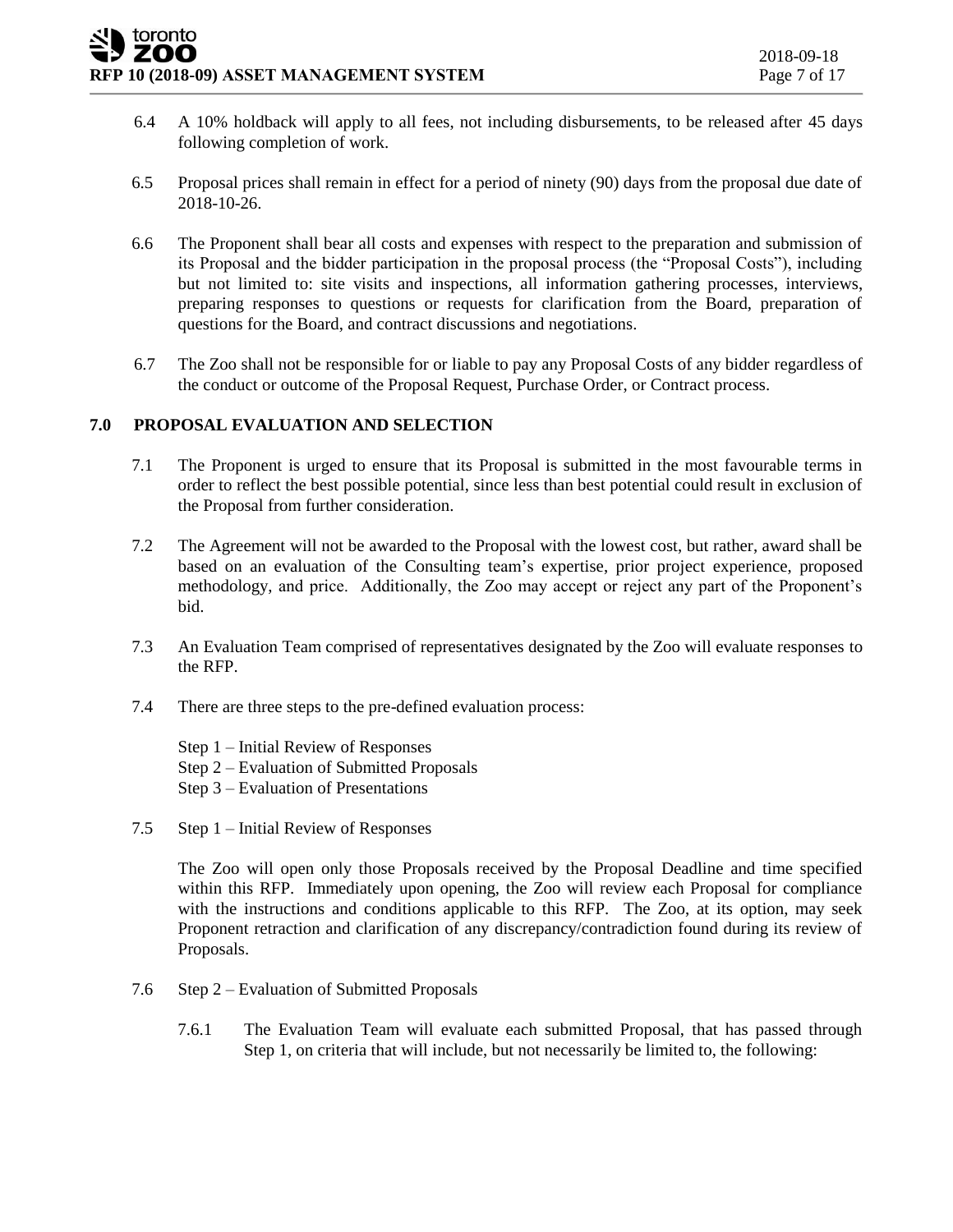| <b>Evaluation Criteria</b>                                          | <b>Points</b> |
|---------------------------------------------------------------------|---------------|
| Depth and breadth of the Project team's relevant qualifications and | 20            |
| experience with similar scale and type of projects                  |               |
| Depth and breadth of the team Lead's relevant qualifications and    | 15            |
| experience                                                          |               |
| Commitment to complete work according to schedule of events in      |               |
| section 7.0 within the RFP                                          |               |
| Availability of team members during entire project                  | 10            |
| Ability to meet all requirements of the RFP                         |               |
| Details on the general approach and methodology that proponent      |               |
| would take in performing the services outlined within the RFP       |               |
| Fee Proposal                                                        |               |

- 7.6.2 The Zoo may, at its discretion, eliminate a Proposal from further consideration if it deems the overall cost to be prohibitive.
- 7.6.3 A short-list of suitable Proponents may be established who may be invited to Step 3 to provide presentations related to their Proposal.
- 7.7 Step 3 Evaluation of Presentations (If Required)
	- 7.7.1 Invited Proponent(s) shall provide presentations in support of their Proposals or to demonstrate or otherwise expand on the information contained therein.
	- 7.7.2 The Proponent(s) shall ensure that the presentation is made by well versed staff with the authority to make decisions and commitments on behalf of the Proponent.
	- 7.7.3 Any and all costs incurred by the Proponent in order to prepare for and attend the presentation and/or demonstration including transportation, food, lodging, etc. shall be borne entirely by the Proponent.
- 7.8 The final score is then calculated as illustrated in the following table:

| <b>Evaluation</b>                                  | <b>Score</b>             |
|----------------------------------------------------|--------------------------|
| Step 1 – Initial Review of Submitted Proposals     | Prerequisite             |
| Step 2 – Evaluation of Submitted Proposals         | Maximum 100              |
| Step 3 – Evaluation of Presentations (If Required) | (Maximum 50 If Required) |
|                                                    |                          |
| <b>Total maximum score excluding Presentation</b>  | 100                      |
| <b>Total maximum score including Presentation</b>  | 150                      |

- 7.9 By responding to this Proposal, the Proponent agrees to accept the recommendation of the Evaluation Team as final.
- 7.10 All Proposals shall be submitted by the Proponent on the understanding that the Proposals shall become the property of the Zoo.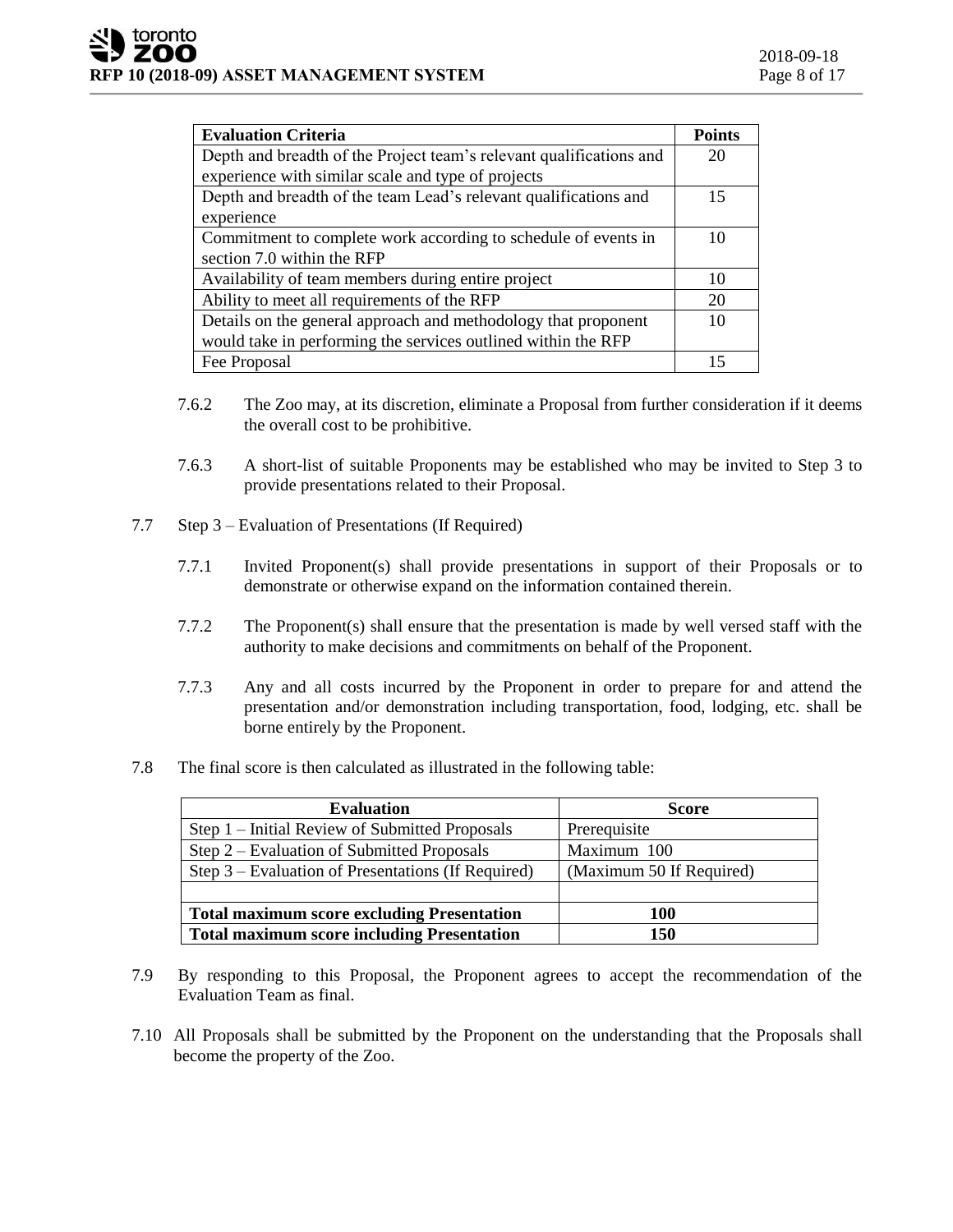#### **8.0 SCHEDULE OF EVENTS**

The following is a tentative schedule for the Building Asset Management Software process. The final schedule will be developed jointly with the successful proponent in the first week of project execution:

| <b>Pre-Award</b>                         |                          |
|------------------------------------------|--------------------------|
| Release of RFP                           | 2018-09-18               |
| Proponents' Question Deadline            | 2018-09-24               |
| <b>Submission Due</b>                    | 2018-10-03               |
| Interviews, if necessary                 | Week of 2018-10-08       |
| Notification of Award By the Toronto Zoo | 2018-10-15               |
| Post-Award                               |                          |
| Commencement of Work                     | 2018-10-22               |
| Testing                                  | 2018-12-10 to 2019-01-31 |
| Implementation and sign off (go live)    | 2019-02-28               |

The RFP process and project will be governed according to the above schedule or other schedule provided by the Consultant and approved by the COO of the Toronto Zoo. Although every attempt will be made to meet all dates listed, the Toronto Zoo reserves the right to modify any or all dates at its sole discretion. Appropriate notice of change will be provided, in writing, as soon as is feasible so that each Proponent will be given the same non-preferential treatment.

#### 9.0 **PROPOSAL TERMS AND PROVISIONS**

The successful Proponent shall be retained through a contractual agreement and/or a purchase order, which includes the terms and conditions of this Request for Proposal.

#### 9.1 **Consultant's Liability and Indemnity**

The Consultant will from time to time at all times hereafter well and truly save, defend and keep harmless and fully indemnify the Board, the City of Toronto, and the Toronto and Region Conservation Authority and each of their officers, employees and agents (hereinafter called the "Toronto Indemnities") of, from and against all manner of action, suits, claims, executions and demands which may be brought against or made upon the Toronto Indemnities or any of them and of, from and against all loss, costs, charges, damages, liens and expenses which may be sustained, incurred or paid by the Toronto Indemnities, their officers, employees and agents or any of them by reason of or on account of or in consequence of the execution of this agreement or provision of the business or any other work or matter to be carried out or performed by the Proponent with respect to the Request for Proposal or any agreement that may result from the request for proposal process, and/or the non-execution or imperfect or improper execution thereof and will pay to the Toronto Indemnities on demand any loss, costs, damages and expenses which may be sustained, incurred or paid by the Toronto Indemnities or any of them in consequence of any such action, suit, claim, lien, execution or demand and any monies paid or payable by the Toronto Indemnities or any of them in settlement or discharge on account thereof.

The Consultant shall be responsible for any and all damages, or claims for damages for injuries or accidents done or caused by his or her employees, or resulting from the prosecution of the Work, or any of their operations, or caused by reason of the existence of location or condition of the works, or of any materials, plant or machinery used thereon or therein, or which may happen by reason thereof, or arising from any failure, neglect or omission on their part, or on the part of any of their employees to do or perform any or all of the several acts or things required to be done by him or them under and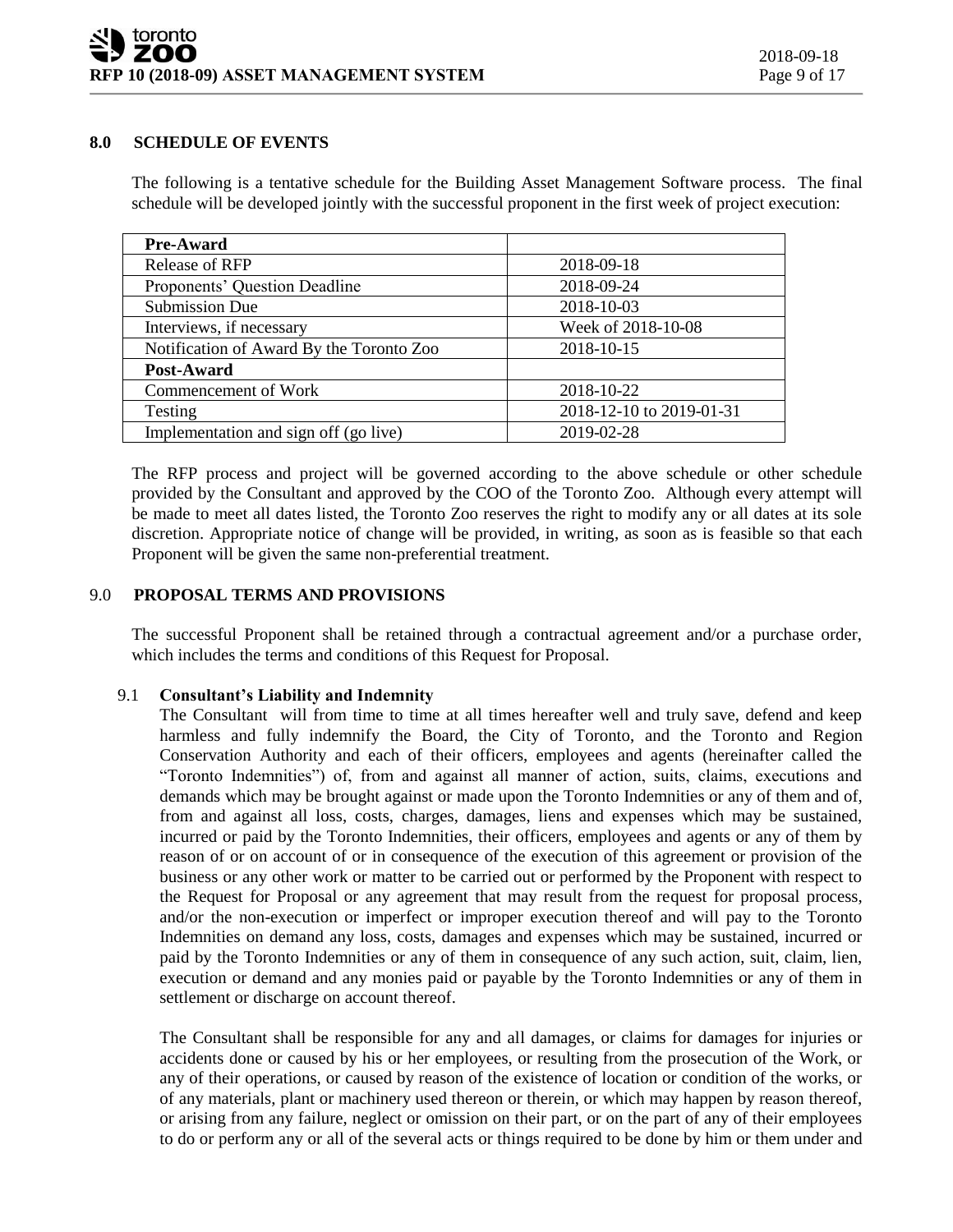by these General Conditions, and covenants and agrees to hold the Board, the Toronto and Region Conservation Authority and the City of Toronto, their officers, agents, employees, Consultants and invitees harmless and indemnified for all such damages and claims for damage; and in case of the Consultant's failure, neglect or omission to observe and perform faithfully and strictly, all the provisions of the Work, the COO may, either with or without notice (except where in these Contract Requirements, notice is specially provided for, and then upon giving the notice therein provided for), take such steps, procure such material, plant trucks and men, and do such work or things as he/she may deem advisable toward carrying out and enforcing the same and any such action by the COO as he is herein empowered to take, shall not in any way relieve the Consultant or his/her surety from any liability under the Contract.

#### 9.2 **Insurance and Policies**

Provide minimum \$5,000,000 Commercial Liability Insurance in respect of injury or death to a single person or for property damage in a manner satisfactory to the Chief Operating Officer must be maintained through the Project and included in the Fee Proposal.

Standard automobile liability insurance for all owned vehicles with limits of not less than Two Million Dollars (\$2,000,000.00) per occurrence.

Professional liability insurance (errors and omissions) with limits of not less than One Million Dollars (\$1,000,000.00) per occurrence.

All insurance policies shall be endorsed to provide a minimum advance written notice of not less than thirty (30) days, in the event of cancellation, termination or reduction in coverage or limits, such notice to be made to the Chief Operating Officer.

All policies of insurance required to be taken out by the Consultant shall be placed with insurers licensed to conduct business in the Province of Ontario and shall be subject to the approval of the COO, acting reasonably.

The Successful firm shall deliver to the Board evidence of the insurance required prior to the commencement of the agreement, in form and detail satisfactory to the CEO acting reasonably.

All insurance policies shall be endorsed to provide a minimum advance written notice of not less than thirty (30) days, in the event of cancellation, termination or reduction in coverage or limits, such notice to be made to the COO.

The provisions of this section shall no way limit the requirements and obligations imposed on the successful firm elsewhere in the Contract, nor relieve the Consultant from compliance therewith and fulfillment thereof.

The parties agree that insurance policies may be subject to deductible amounts, which deductible amounts shall be borne by the Contract

The Consultant shall, as applicable, conform to and enforce strict compliance with the Occupational Health and Safety Act and for purposes of the Act be designated as the "constructor" for the Service.

The Consultant must adhere to all relevant Zoo policies, including, but not limited to, the Contractor Safety Policy, Working in the Vicinity of Animal Containments Policy and the Vehicles on Site Policy, copies of which the Chief Operating Officer, Toronto Zoo, shall supply to the Consultant

#### 9.3 **Incurred costs**

The Proponent shall bear all costs and expenses with respect to the preparation and submission of its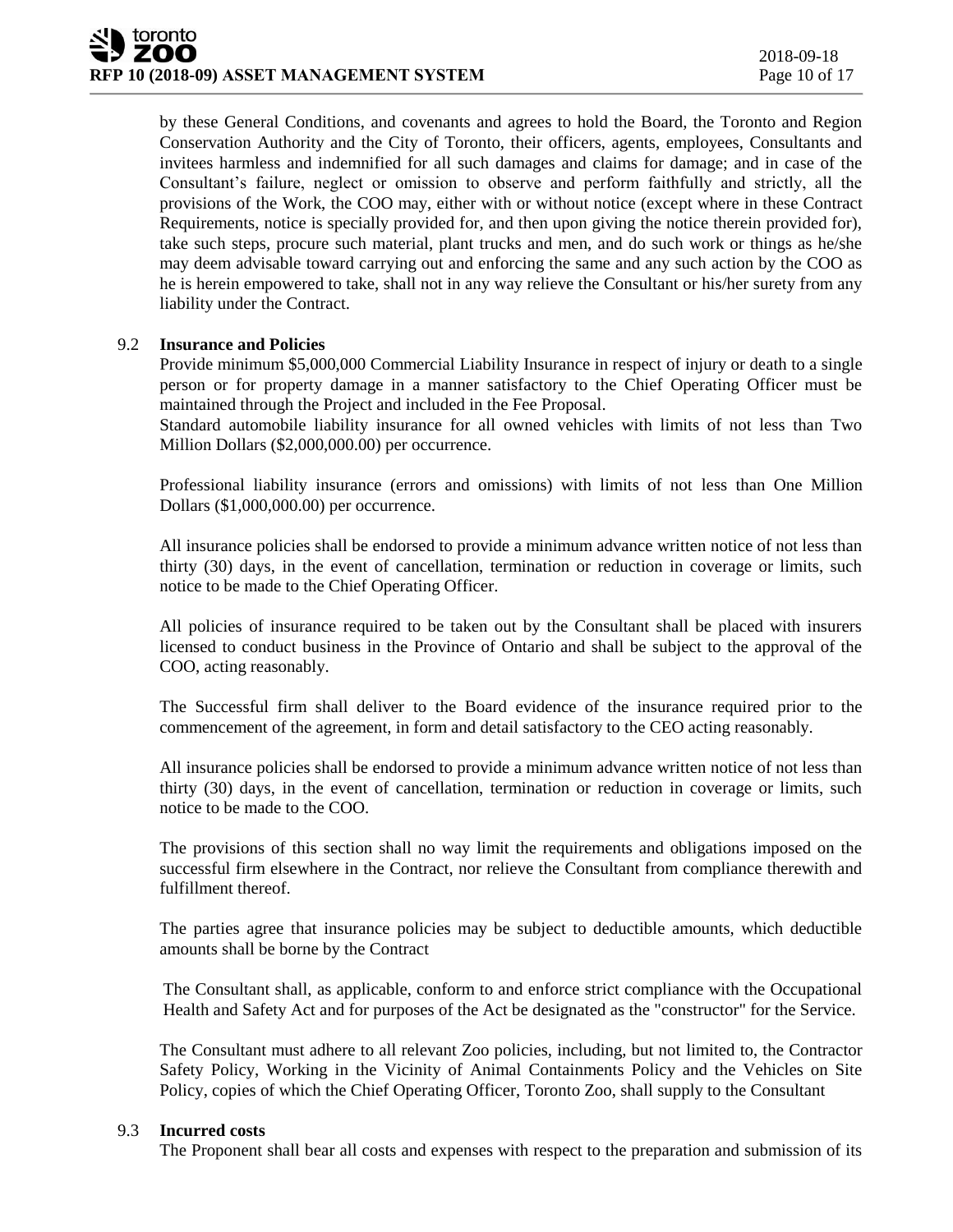Proposal and the Proponent's participation in the proposal process (the "Proposal Costs"), including but not limited to: all information gathering processes, interviews, preparing responses to questions or requests for clarification from the Board and contract discussions and negotiations.

The Toronto Zoo shall not be responsible for or liable to pay any Proposal Costs of any Proponent regardless of the conduct or outcome of the Proposal Request, Purchase Order process, or Contract process.

The RFP does not constitute an offer or tender by the Toronto Zoo. Receipt of Proposals by the Toronto Zoo pursuant to this RFP or selection or notification confers no rights under any Proposal nor obligates the Toronto Zoo in any manner whatsoever.

#### 9.4 **Liability of Errors**

While the Toronto Zoo has used considerable efforts to ensure an accurate representation of information in this Request for Proposal, the information contained in this Request for Proposal is supplied solely as a guideline for Proponents. The information is not guaranteed or warranted to be accurate by the Toronto Zoo, nor is it necessarily comprehensive or exhaustive. Nothing in this Request for Proposal is intended to relieve Proponents from forming their own opinions and conclusions with respect to the matters addressed in this Request for Proposal.

#### 9.5 **Toronto Zoo Rights and Options Reserved:**

The Toronto Zoo reserves the right to award the contract to any proponent who will best serve the interest of the Toronto Zoo. The Toronto Zoo reserves the right, in its sole discretion, to exercise the following rights and options with respect to the proposal submission, evaluation and selection process under this RFP:

- (a) To reject any or all proposals.
- (b) To re-issue this RFP at any time prior to award of work.
- (c) To cancel this RFP with or without issuing another RFP.
- (d) To supplement, amend, substitute or otherwise modify this RFP at any time prior to the selection of one or more proponents for negotiation.
- (e) To accept or reject any or all of the items in any proposal and award the work in whole or in part.
- (f) To waive any informality, defect, non-responsiveness and/or deviation from this RFP and its requirements.
- (g) To permit or reject at the Toronto Zoo's sole discretion, amendments (including information inadvertently omitted), modifications, alterations and/or corrections of proposals by some or all of the proponents following proposal submission.
- (h) To request that some or all of the proponents modify proposals based upon the Toronto Zoo's review and evaluation.
- (i) To request additional or clarifying information or more detailed information from any Proponent at any time, before or after proposal submission, including information inadvertently omitted by the proponent.

#### 9.6 **Cancellation**

Nothing herein shall be construed as giving the Proponent the right to perform the services contemplated under this agreement beyond the time when such services become unsatisfactory to the Toronto Zoo; and in the event that the Proponent shall be discharged before all the services contemplated hereunder have been completed or the services are for any reason terminated, stopped or discontinued because of the inability of the Proponent to serve under this agreement, the Proponent shall be paid only for the portion of the work which shall have been satisfactorily completed at the time of termination.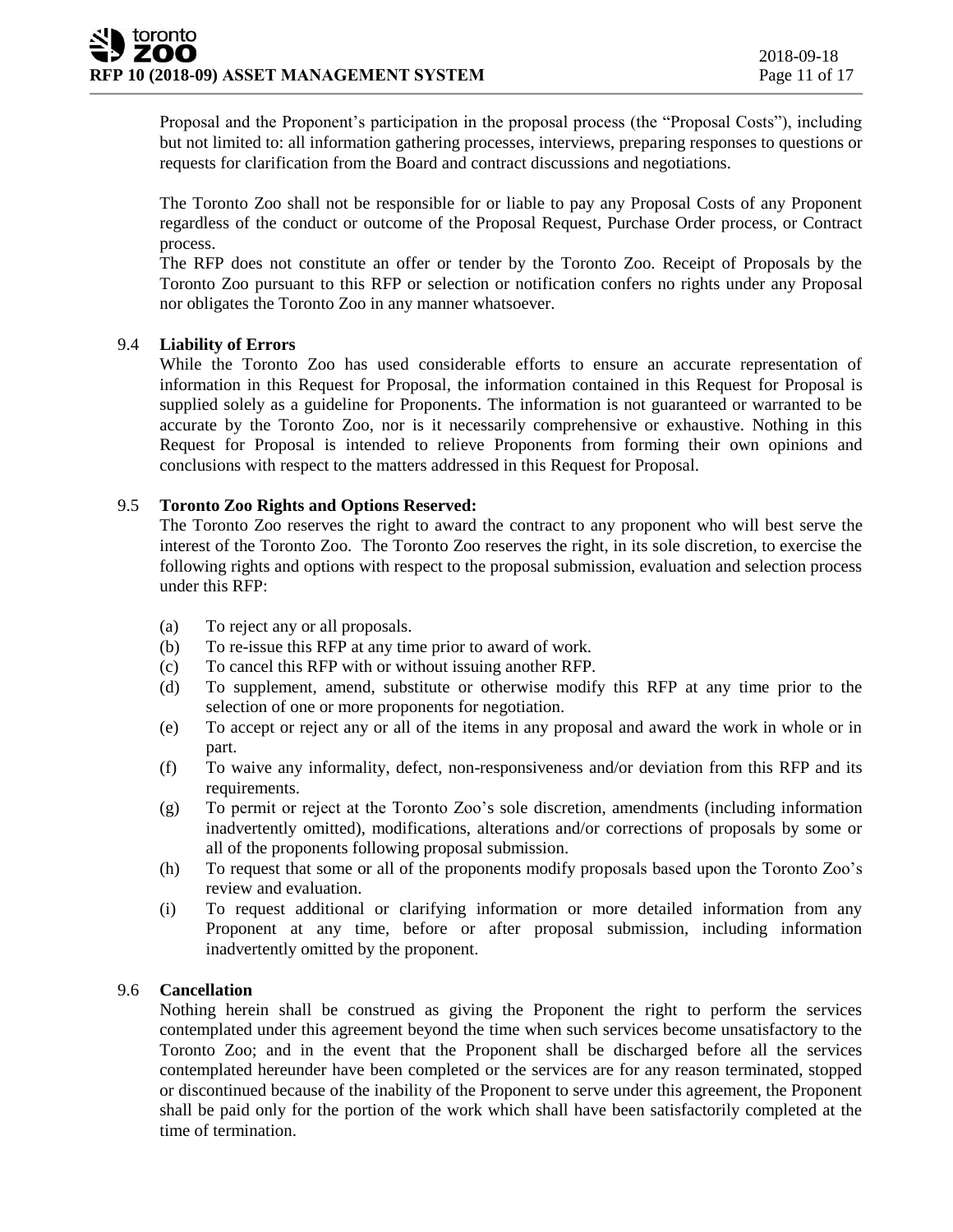#### 9.7 **Ownership and Confidentiality of Board-Provided Data**

All correspondence, documentation and information provided by the Toronto Zoo staff to any bidder or prospective Bidder in connection with, or arising out of this RFP, the services or acceptance of the RFP:

- 9.1.1 is and shall remain the property of the Board;
- 9.1.2 must be treated by Proponents and Prospective Proponents as confidential;
- 9.1.3 must not be used for any purpose other than for replying to this RFP, and for fulfillment of any related subsequent agreement.

#### 9.8 **Copyright:**

The final product and related materials from the work is to be for the exclusive use of the Toronto Zoo. The Toronto Zoo shall be the only and sole owner of the product and related materials for the sole and unfettered use by the Toronto Zoo. Upon payment of the said product and related materials by the Toronto Zoo, the successful bidder shall have no hold, proprietary claim, ownership, use of any kind, intellectual or otherwise nor shall there be any restrictions placed on the final product and related products by the successful bidder. By submitting a Proposal in this response to this RFP, the Bidder shall thereby acknowledges and agrees that the Toronto Zoo has exclusive ownership and sole and unfettered use of this final product and related products.

#### 9.9 **Ownership and Disclosure of Proposal Documentation**

The documentation composing any Proposal submitted in response to this RFP, along with all correspondence, documentation and information provided to the Toronto Zoo by any Bidder in connection with, or arising of this RFP, once received by the Toronto Zoo:

- 9.1.4 Shall become property of the Toronto Zoo and may be appended to purchase order issued to the successful Bidder;
- 9.1.5 Shall be come subject to the Municipal *Freedom of Information and Protection of Privacy Act ("MFIPPA") and may be released pursuant to that Act*

Because of *MFIPPA*, prospective Bidders are advised to identify in their Proposal material any scientific, technical, commercial, proprietary or similar confidential information, the disclosure of which could cause them injury.

Each Bidder's name shall be made public. Proposals will be made available to member of the Board on a confidential basis and may be released to members of the public pursuant to *MFIPPA.*

#### 9.10 **Conflict of Interest Statement**

In its Proposal, the Proponent must disclose to the Toronto Zoo any potential conflict of interest that might comprise the performance of the Work. If such a conflict of interest does exist, the Toronto Zoo may, at its discretion, refuse to consider the Proposal.

The Proponent must also disclose whether it is aware of any Toronto Zoo employee, member of board, agency or commission or employee thereof having a financial interest in the Proponent and the nature of that interest. If such an interest exists or arises during the evaluation process or the negotiation of the Agreement, the Toronto Zoo may, at its discretion, refuse to consider the Proposal or withhold the awarding of any agreement to the Proponent until the matter is resolved to the Toronto Zoo's sole satisfaction.

Proponents are cautioned that the acceptance of their Proposal may preclude them from participating as a Proponent in subsequent projects where a conflict of interest may arise. The Consultant(s) for this project may participate in subsequent/other Toronto Zoo projects provided the Consultant(s) has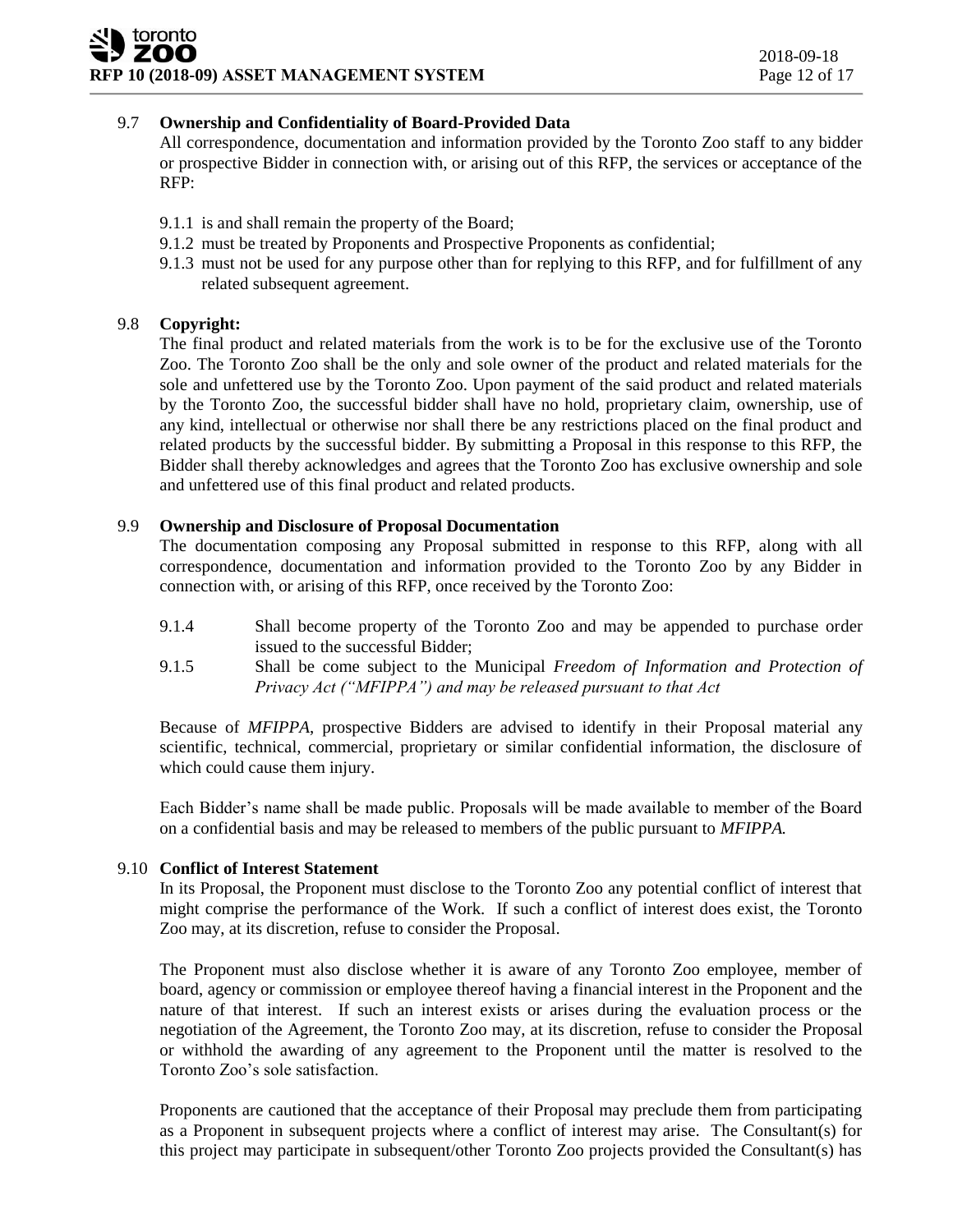(have) satisfied pre-qualification requirement of the Toronto Zoo, if any and in the opinion of the Toronto Zoo, no conflict of interest would adversely affect the performance and successful completion of an Agreement by the Consultant(s).

If, during the Proposal evaluation process or the negotiation of the Agreement, the Proponent is retained by another client giving rise to potential conflict of interest, then the Proponent will so inform the Toronto Zoo. If the Toronto Zoo requests, then the Proponent will refuse the new assignment or will take steps as are necessary to remove the conflict of interest concerned.

#### 9.11 **No Collusion**

A proponent shall not discuss or communicate, directly or indirectly, with any other Proponent or their agent or representative about the preparation of the Proposals, Each proponent shall attest by virtue of signing the Proposal Submission Form that its participation in the RFP process is conducted without any collusion or fraud. If the Toronto Zoo discovers there has been a breach of this requirement at any time, the Toronto Zoo reserves the right to disqualify the Proposal or terminate any ensuing Agreement.

#### 9.12 **Education Institute Status**

The Toronto Zoo is a registered educational institute and accordingly may be eligible for preferred pricing which should be reflected in the Tender as submitted.

#### 9.13 **Charity Status**

The Toronto Zoo is a registered charitable organization (registration #BN 119216398RR0001) and accordingly may be eligible for preferred pricing which should be reflected in the Quotation as submitted.

#### 9.14 **Governing Law**

This RFP and any quotation submitted in response to it and the process contemplated by this RFP including any ensuing Agreement shall be governed by the laws of the Province of Ontario. Any dispute arising out of this RFP or this RFP process will be determined by a court of competent jurisdiction in the Province of Ontario.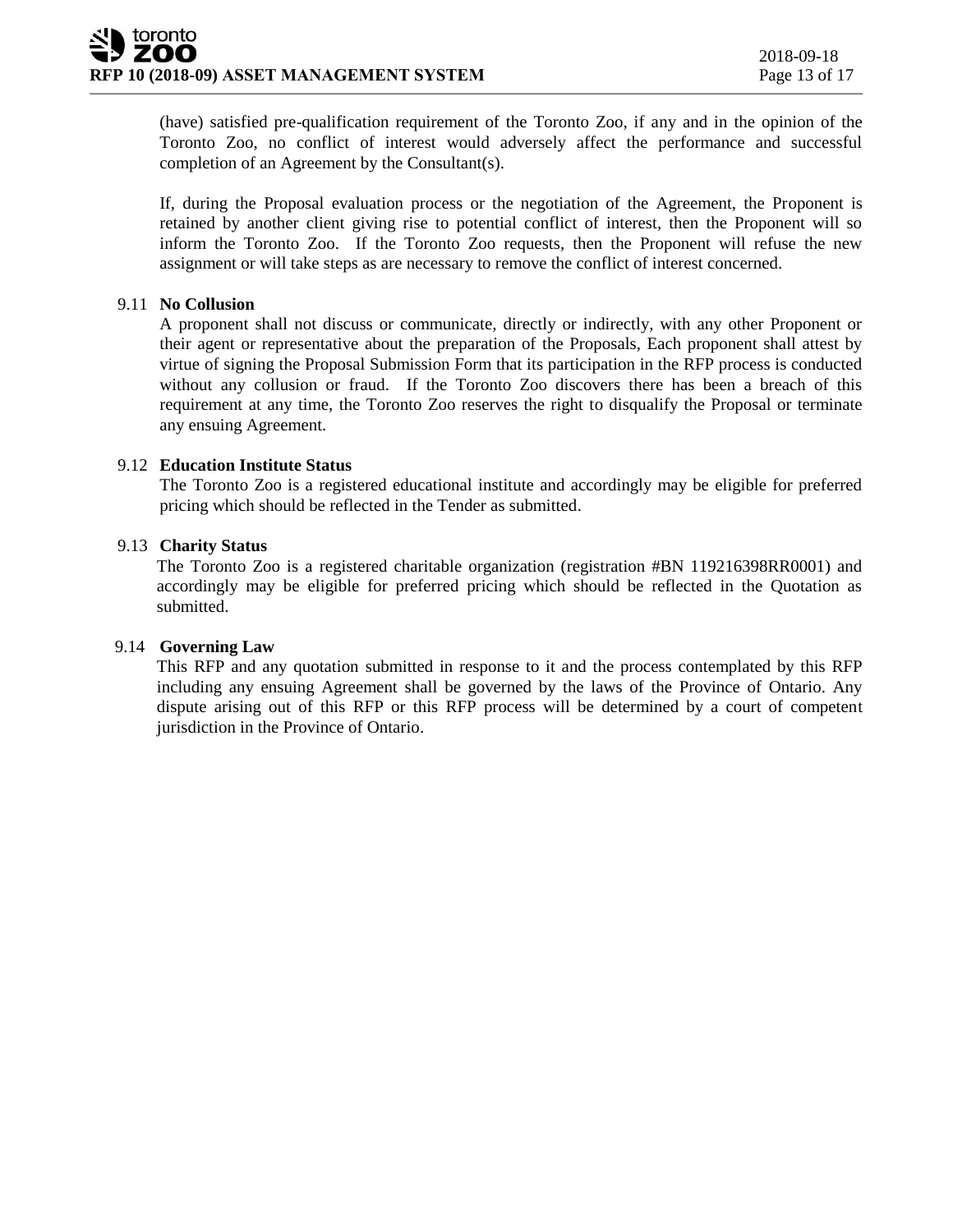#### **9.0 PROPOSAL FORM**

The undersigned Proponent having reviewed and fully understood the RFP and all terms and requirements of the RFP and all terms and conditions of the RFP and information provided, hereby submits the attached Proposal and supporting materials ("the Proposal") in accordance.

I/We, hereby, have received, allowed for and included as part of our submission all issued Addendum numbered \_\_\_\_\_\_\_\_\_\_.

The Board of Management of the Toronto Zoo reserves the right to reject any or all Proposals or to accept any Proposal, should it deem such action to be in its interests.

By submitting a Proposal the Proponent agrees to all of the terms and conditions of this Request for Proposal.

By signing and submitting this proposal, you are agreeing to the release of your proposal information, as deemed necessary by the Board, in order to conduct business associated with this proposal or project.

| <b>COMPANY</b><br><b>INFORMATION</b> |           |
|--------------------------------------|-----------|
| Company Name:                        |           |
| Name of authorized                   |           |
| <b>Signing Officer</b>               | Title:    |
| Signature:                           | Date:     |
| <b>Contact Name:</b>                 | Title:    |
| Address:                             |           |
| Telephone #:                         | Fax #:    |
| Email:                               | Web Site: |
| HST#:                                |           |

| <b>DISCOUNT</b>                                                                                 | <b>Discount</b> | <b>Days</b> |
|-------------------------------------------------------------------------------------------------|-----------------|-------------|
| Discount allowed for prompt payment and period within which<br>invoice must be paid to qualify. | $\%$            |             |

#### **SUBMISSION LABEL**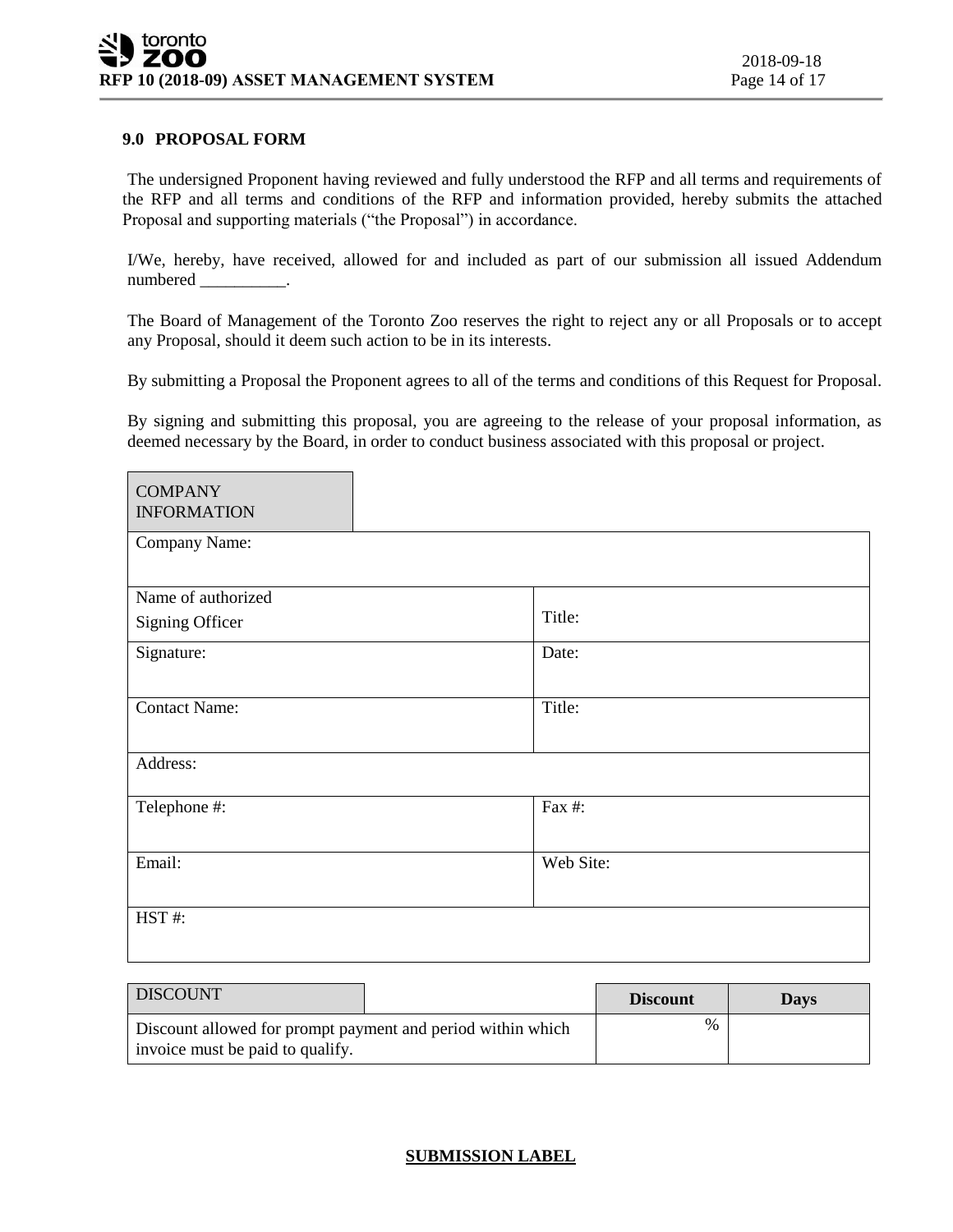**This address label should be printed and affixed to the front of your sealed tender, quotation and proposal envelope/package submission. Toronto Zoo will not be held responsible for envelopes and packages that are not properly labelled or submitted to an address other than the one listed on this label.**

**Vendor Name** 

**RFP 10 (2018-09)- BUILDING ASSET MANAGEMENT SYSTEM Closing: Wednesday, 2018-10-03, 12:00 hours (noon) local time**

**TO BE RETURNED TO**

**TORONTO ZOO C/O SUPERVISOR, PURCHASING & SUPPLY ADMINISTRATIVE SUPPORT CENTRE 361A OLD FINCH AVE. TORONTO, ONTARIO M1B 5K7**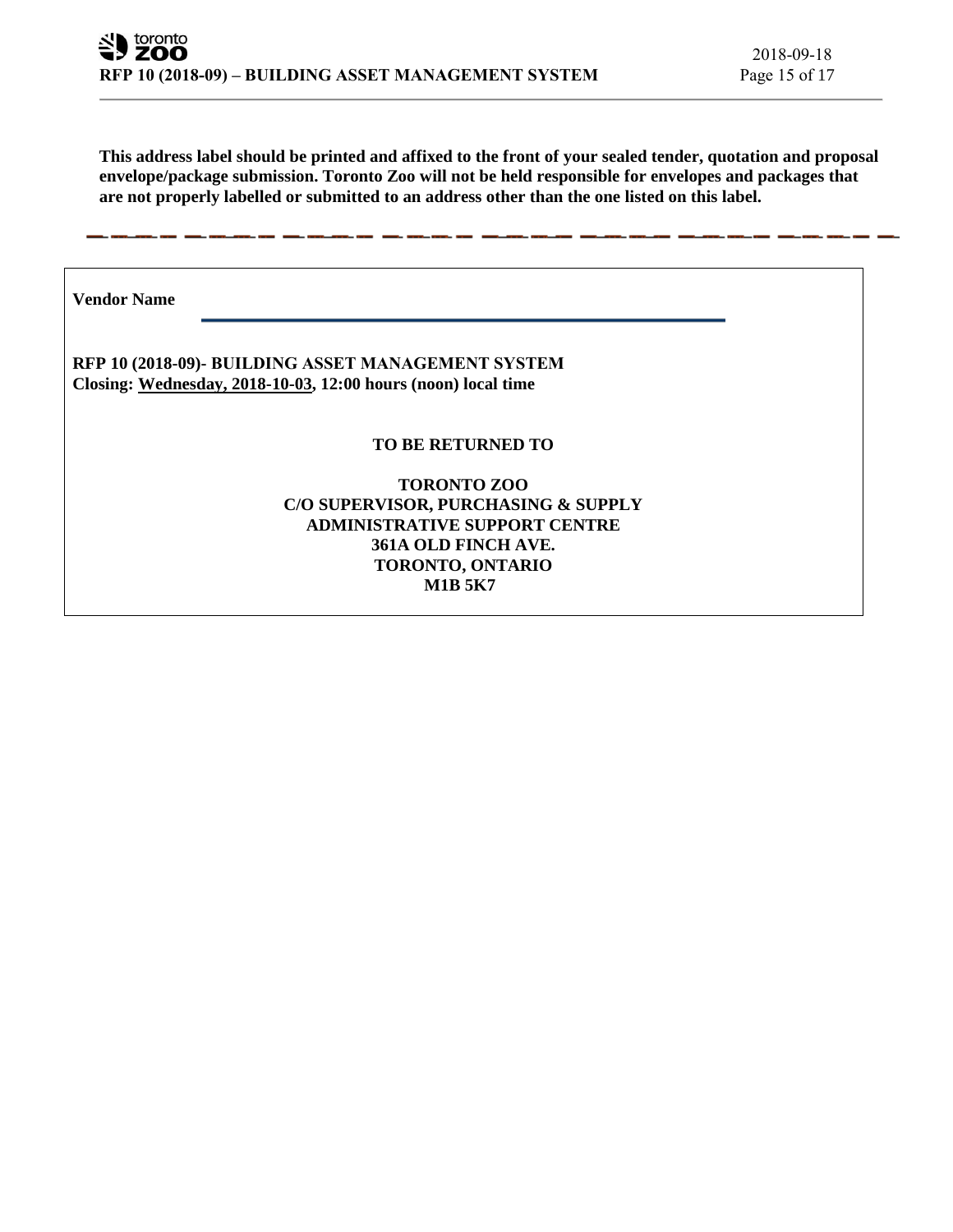#### **NOTICE OF NO BID**

#### **INSTRUCTIONS:**

.

It is important to the Toronto Zoo to receive a reply from all invited bidders. If you are unable, or do not wish to submit a bid, please complete the following portions of this form. State your reason for not bidding by checking the applicable box(es) or by explaining briefly in the space provided. It is not necessary to return any other Request for Proposal/Quotation/Tender documents or forms. Please just return this completed form by email prior to the official closing date, [purchasing@torontozoo.ca](mailto:purchasing@torontozoo.ca)

| A Proposal/Quotation/Tender is not submitted for the following reason(s): |           |                                                                      |  |
|---------------------------------------------------------------------------|-----------|----------------------------------------------------------------------|--|
| Project/quantity too large.                                               | $\bullet$ | Project/quantity too small.                                          |  |
| We do not offer services or commodities to<br>these requirements          |           | Cannot meet delivery or completion<br>requirement                    |  |
| We do not offer this service or commodity.                                |           | Agreements with other company do not permit<br>us to sell directly.  |  |
| Cannot handle due to present commitments.                                 |           | Licensing restrictions                                               |  |
| Unable to bid competitively.                                              |           | We do not wish to bid on this service or<br>commodity in the future. |  |
| Insufficient information to prepare<br>quote/proposal/tender              |           | Specifications are not sufficiently defined                          |  |
| We are unable to meet bonding or insurance<br>requirements.               |           |                                                                      |  |

Other reasons or additional comments (please explain):

| Company Name:           |  |
|-------------------------|--|
| Address                 |  |
| <b>Contact Person:</b>  |  |
| Signature of<br>Company |  |
| Representative:         |  |
| Date:                   |  |
| Phone Number:           |  |
| Email address           |  |
| Fax Number:             |  |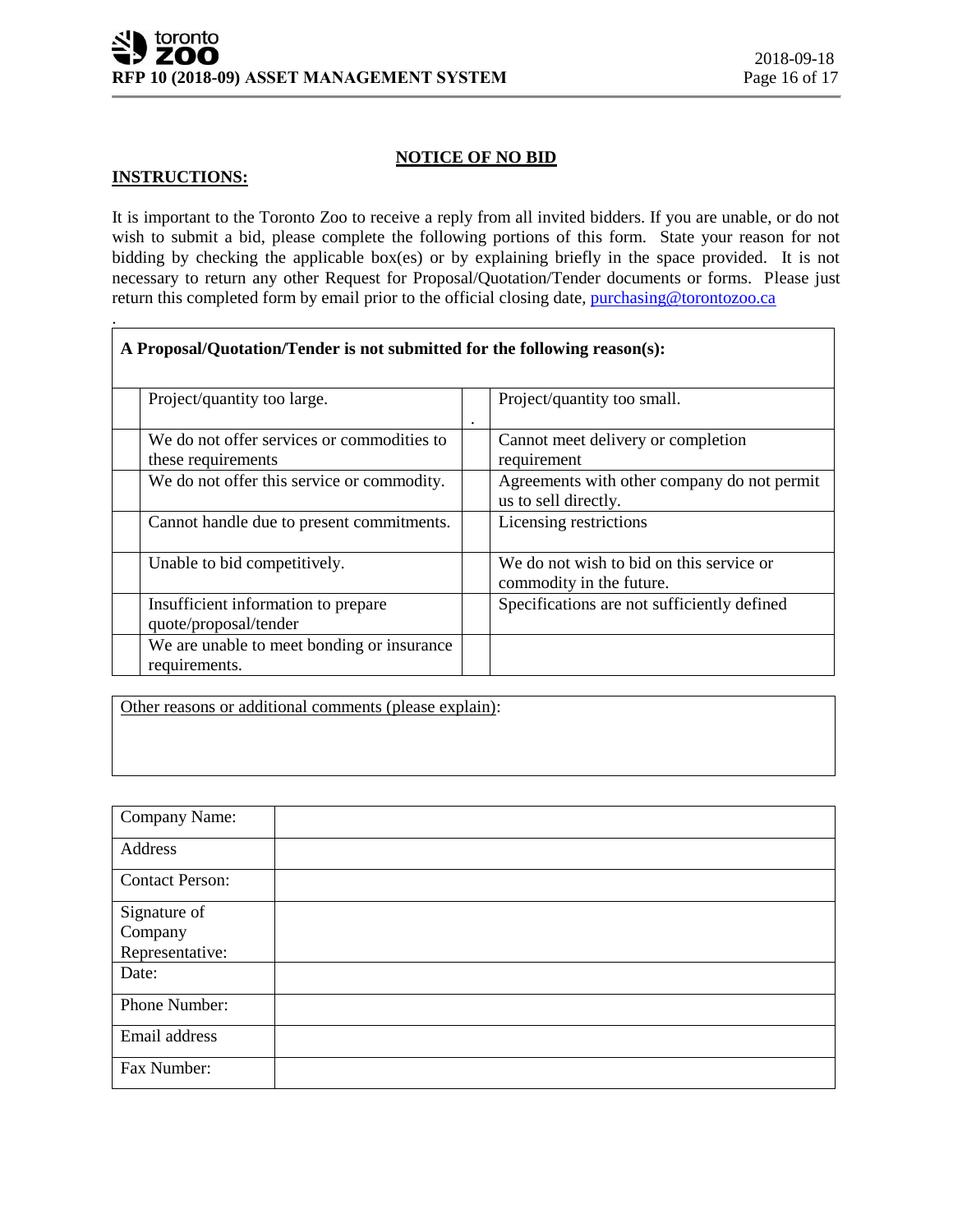#### **FEE PROPOSAL FORM**

| Proponent Name                                                                                                                                                                           |             |                      |            |              |
|------------------------------------------------------------------------------------------------------------------------------------------------------------------------------------------|-------------|----------------------|------------|--------------|
|                                                                                                                                                                                          | <b>FEES</b> | <b>DISBURSEMENTS</b> | <b>HST</b> | <b>TOTAL</b> |
| Web-based system provision and<br>initial consulting fees for set-up of<br>base software package including<br>all "primary requirements" and<br>any included "secondary<br>requirements" |             |                      |            |              |
| Web-based system provision and<br>initial consulting fees for set-up of<br>"secondary requirements" if<br>applicable                                                                     |             |                      |            |              |
| Web-based system provision and<br>initial consulting fees for set-up of<br>"secondary requirements" if<br>applicable                                                                     |             |                      |            |              |
| Web-based system provision and<br>initial consulting fees for set-up of<br>"secondary requirements" if<br>applicable                                                                     |             |                      |            |              |
| Web-based system provision and<br>initial consulting fees for set-up of<br>"secondary requirements" if<br>applicable                                                                     |             |                      |            |              |
| Software subscription cost,<br>annually (if applicable). Clarify if<br>the subscription cost varies based<br>on number of modules purchased.                                             |             |                      |            |              |
| <b>Additional maintenance or</b><br>support costs, annually (if<br>applicable). Clarify if the<br>subscription cost varies based on<br>number of modules purchased.                      |             |                      |            |              |
| Data input cost (lump sum) for the<br>2015 Toronto Zoo Building<br><b>Condition Assessment.</b>                                                                                          |             |                      |            |              |
| <b>TOTAL COSTS</b>                                                                                                                                                                       |             |                      |            |              |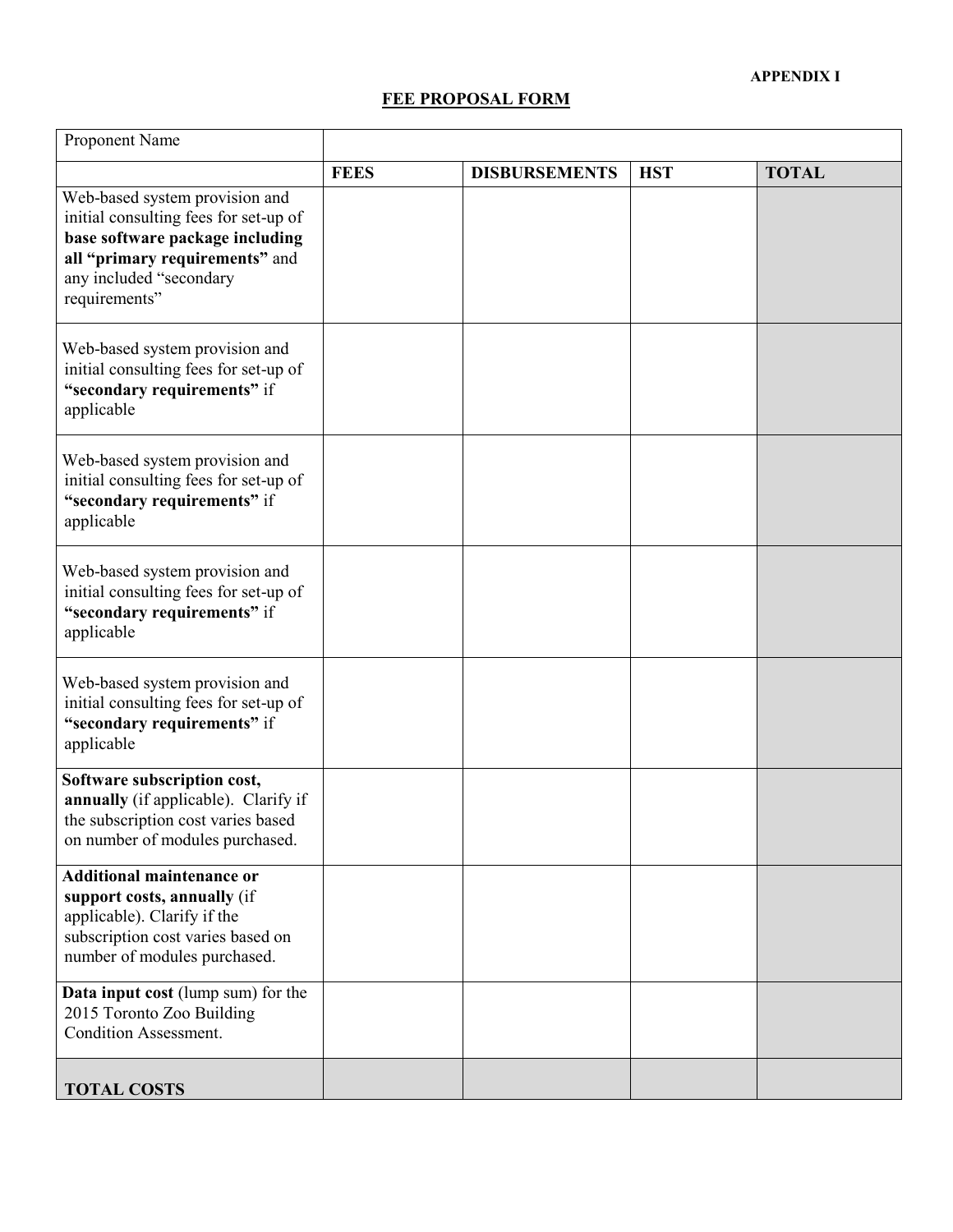

2018-08-22

## **Appendix II Building Asset Management System -Primary Requirements**

**Instructions:** If your solution completely meets the identified requirement description, place a Y in the adjoining cell in the **INCLUDED (based functionality)** column. If your solution does not meet the identified requirement description, place a N in the column. If the proposed solution does not satisfy the requirements in full in the "vanilla" version, complete the **COMMENT** column and indicate any solution available or tailoring, customization or other software required along with an indication of additional costs, if any.

| LINE<br>#      | PRIMARY (MANDATORY) REQUIREMENTS                                                                                                                                      |                                                     |
|----------------|-----------------------------------------------------------------------------------------------------------------------------------------------------------------------|-----------------------------------------------------|
|                | <b>Description</b>                                                                                                                                                    | Ibase functionality)<br>INCLUDED<br><b>COMMENTS</b> |
|                | <b>PART A - GENERAL REQUIREMENTS</b>                                                                                                                                  |                                                     |
|                | Software is cloud hosted                                                                                                                                              |                                                     |
| $\overline{2}$ | Compatible with Windows 7 and Windows 8                                                                                                                               |                                                     |
| $\overline{3}$ | System allows for at least 100 users                                                                                                                                  |                                                     |
| $\overline{4}$ | System to be backed up on a regular basis. The proponent will ensure that best                                                                                        |                                                     |
|                | practices for backup and disaster recovery are used.                                                                                                                  |                                                     |
| 5 <sup>5</sup> | System to be updated and enhanced regularly                                                                                                                           |                                                     |
| 6              | System to be available at least 99% of the time on average                                                                                                            |                                                     |
| $\tau$         | System must have an API available or other method to enable integration with existing                                                                                 |                                                     |
|                | or third-party software systems including the Toronto Zoo's existing financial system                                                                                 |                                                     |
|                | (MS Dynamics).                                                                                                                                                        |                                                     |
| 8              | Unlimited storage capacity for Toronto Zoo data.                                                                                                                      |                                                     |
| 9              | System must be capable of accepting all existing data from the 2015 Toronto Zoo                                                                                       |                                                     |
|                | Building Audit (Facility Condition Assesment).                                                                                                                        |                                                     |
|                | <b>PART B - TRAINING &amp; SUPPORT</b>                                                                                                                                |                                                     |
| 10             | Proponent shall provide unlimited training and technical support as part of the<br>maintenance package.                                                               |                                                     |
| 11             | Provide all trained users with access to user manuals, reference cards, etc.                                                                                          |                                                     |
| 12             | Proponent must offer toll-free phone, e-mail, and live chat support. Support must be                                                                                  |                                                     |
|                | available between the hours of 8:00 a.m. and 4:00 p.m., ET (Eastern Time), Monday                                                                                     |                                                     |
|                | through Friday, excluding statutory holidays at a minimum.                                                                                                            |                                                     |
|                | <b>PART C - SYSTEM ADMINISTRATION</b>                                                                                                                                 |                                                     |
| 13             | System must allow for multiple user types (user, requestor, administrator, etc.)                                                                                      |                                                     |
| 14             | System must allow users to reset password                                                                                                                             |                                                     |
| 15             | A Toronto Zoo IT manager will be able to will administer user access and passwords<br>by configuring, adding, deleting, and modifying user access to the Application. |                                                     |
| 16             | The software should be available for a minimum of fifteen (15) years                                                                                                  |                                                     |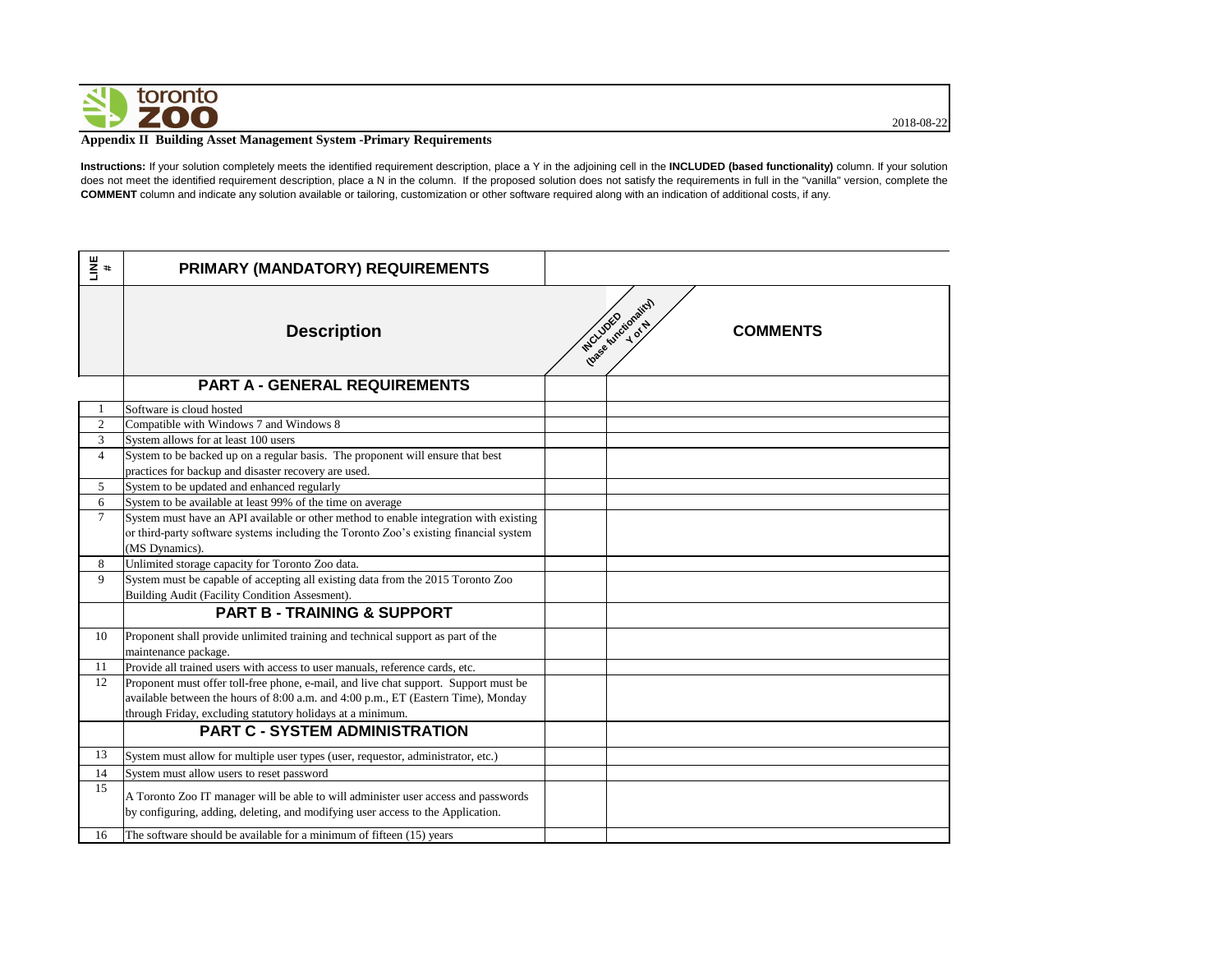|          | <b>PART D - DISPLAY &amp; CUSTOMIZATION</b>                                                                                                                                                                                                                                                                                                                                                                                                                                                                                                                                                  |  |
|----------|----------------------------------------------------------------------------------------------------------------------------------------------------------------------------------------------------------------------------------------------------------------------------------------------------------------------------------------------------------------------------------------------------------------------------------------------------------------------------------------------------------------------------------------------------------------------------------------------|--|
| 17       | System must include configurable dashboards                                                                                                                                                                                                                                                                                                                                                                                                                                                                                                                                                  |  |
| 18       | System must contain quick link shortcuts to application features                                                                                                                                                                                                                                                                                                                                                                                                                                                                                                                             |  |
| 19       | System must provide configurable data views, including:<br>Add/Remove/Move Columns<br>Sort on columns<br>Search and filter                                                                                                                                                                                                                                                                                                                                                                                                                                                                   |  |
|          | <b>PART E - ASSET MANAGEMENT</b>                                                                                                                                                                                                                                                                                                                                                                                                                                                                                                                                                             |  |
|          | The system shall have the following capabilities:                                                                                                                                                                                                                                                                                                                                                                                                                                                                                                                                            |  |
| 20       | Ability to accept all assessment data from Toronto Zoo's existing building condition<br>assessment including, but not limited to, the following:<br>Facility, site, component, and sub-component data<br>$\bullet$<br>Building profile data<br>٠<br>Facility overview information<br>$\bullet$<br>Requirements and recommended actions data<br>Cost estimates and supporting data                                                                                                                                                                                                            |  |
| 21       | Auto prioritization of assets                                                                                                                                                                                                                                                                                                                                                                                                                                                                                                                                                                |  |
| 22       | Ability to associate multiple assets (e.g. parent-child relationships)                                                                                                                                                                                                                                                                                                                                                                                                                                                                                                                       |  |
| 23       | Ability to associate documents with assets                                                                                                                                                                                                                                                                                                                                                                                                                                                                                                                                                   |  |
| 24       | Ability to attach multiple notes, photos and documents (MS office formats, AutoCAD,<br>Revit, PDF) to an asset                                                                                                                                                                                                                                                                                                                                                                                                                                                                               |  |
| 25       | Ability to duplicate an asset                                                                                                                                                                                                                                                                                                                                                                                                                                                                                                                                                                |  |
| 26       | Ability to print asset information                                                                                                                                                                                                                                                                                                                                                                                                                                                                                                                                                           |  |
| 27<br>28 | Contains custom fields for asset properties<br>Allows for trend analysis                                                                                                                                                                                                                                                                                                                                                                                                                                                                                                                     |  |
| 29       | Allows for the csv or Excel export of asset data                                                                                                                                                                                                                                                                                                                                                                                                                                                                                                                                             |  |
| 30       | Ability to assign Asset Criticality values to an asset                                                                                                                                                                                                                                                                                                                                                                                                                                                                                                                                       |  |
| 31       | Ability to track total cost of ownership and depreciation                                                                                                                                                                                                                                                                                                                                                                                                                                                                                                                                    |  |
| 32       | Ability to filter through asset history                                                                                                                                                                                                                                                                                                                                                                                                                                                                                                                                                      |  |
| 33       | Ability to auto-generate BOM as parts are added onto a work order                                                                                                                                                                                                                                                                                                                                                                                                                                                                                                                            |  |
|          | <b>PART F - DATA ANALYSIS &amp; MODELLING</b>                                                                                                                                                                                                                                                                                                                                                                                                                                                                                                                                                |  |
|          | The system shall have the following capabilities:                                                                                                                                                                                                                                                                                                                                                                                                                                                                                                                                            |  |
| 34       | Perform FCI calculation of a building, zoogeographic region or asset based on the<br>following: $FCI = (defined maintenance costs + renewal costs)/(current replacement)$<br>cost of building)<br>Renewal costs will include current and future costs as identified in the<br>$\bullet$<br>requirements. The future timeframe will be user selectable from 1 to 5 years in<br>1 year increments.<br>Deferred maintenance and renewal costs will include facility and site<br>requirements but the FCI calculation should be capable of excluding or<br>including repairs to site components. |  |
| 35       | Ability to support life-cycle analysis for forecasting long-term capital repair costs. The<br>Application will need to accept repetitive major system renewals based on pre-defined<br>or user-defined life-cycle intervals and associated costing.                                                                                                                                                                                                                                                                                                                                          |  |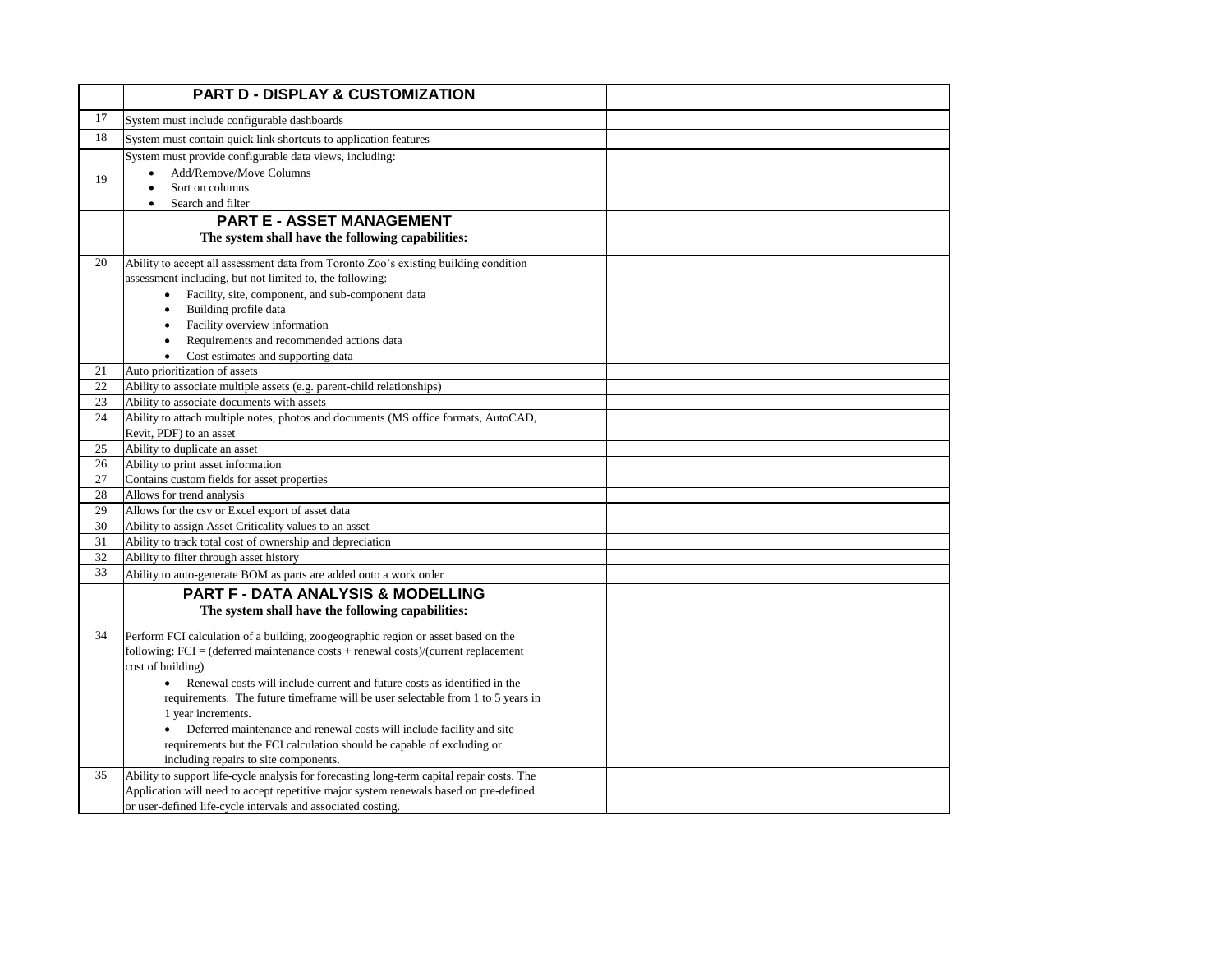| 36 | Ability to model the impact of different funding levels on the FCI as well as be able to<br>model the impact of potential projects on the FCI. This ability must be available for a<br>single Facility or Site, portfolio-wide, or any selected subset of assets.                                                                                   |  |
|----|-----------------------------------------------------------------------------------------------------------------------------------------------------------------------------------------------------------------------------------------------------------------------------------------------------------------------------------------------------|--|
| 37 | Ability to create user defined metrics for monitoring and reporting of Key Performance<br>Indicators.                                                                                                                                                                                                                                               |  |
| 38 | Ability to automatically update FCI when User changes status of a requirement(s) to<br>completed.                                                                                                                                                                                                                                                   |  |
|    | <b>PART G - CAPITAL REPORTING</b><br>The system shall have the following capabilities:                                                                                                                                                                                                                                                              |  |
| 39 | Capable of generating multiple-year capital repair plans (number of years to be user-<br>defined between 1 and 20 years) for a given asset or group of assets, based on data<br>entered from Building Condition Assessments.                                                                                                                        |  |
| 40 | Ability to generate capital repair plans from any combination of user-selected criteria.                                                                                                                                                                                                                                                            |  |
| 41 | The application shall provide a methodology for ranking all capital needs and applying<br>multi-year budgets to define an annual capital spending plan                                                                                                                                                                                              |  |
| 42 | Be able to capture the overall organization's priorities. There should be an<br>understanding of how various metrics relate to each other, such as how important life<br>safety issues are to building use, and so forth. The system should be able to rank any<br>and all variables that are associated with assets, systems, specific needs, etc. |  |
| 43 | Be able to define one or more approaches to the ranking priorities for capital needs,<br>thus allowing for different approaches to be applied to different aspects of the portfolio.                                                                                                                                                                |  |
| 44 | Be able to define budgets for capital needs over multiple years based on a number of<br>different criteria, such as an entered amount, a projected (extrapolated) amount, or a<br>percentage of the total current replacement value. The system should allow multiple<br>budgets to be defined.                                                     |  |
| 45 | Rank all capital needs based upon the defined priorities and apply the defined budgets<br>to create an annual capital spending plan.                                                                                                                                                                                                                |  |
|    | <b>PART H - COST ESTIMATES</b><br>The system's costing function shall:                                                                                                                                                                                                                                                                              |  |
| 46 | Be updated annually including inflation rates if applicable.                                                                                                                                                                                                                                                                                        |  |
| 47 | Allow entry of user defined cost adjustment factors to account for special<br>circumstances.                                                                                                                                                                                                                                                        |  |
| 48 | Allow user defined estimated costs to be generated automatically by the Application or<br>manually entered and allow entry of cost adjustment factors.                                                                                                                                                                                              |  |
| 49 | Be capable of spreading costs over several years to accommodate studies or phased<br>work.                                                                                                                                                                                                                                                          |  |
| 50 | Automatically update costs that are developed using the costing system. The<br>Application will also be able to automatically update manually entered costs using<br>either a costing-system-supplied inflation figure, or a user-supplied inflation figure.                                                                                        |  |
| 51 | Generate the replacement cost of a Building and will be defined by the Building type<br>and a cost model.                                                                                                                                                                                                                                           |  |
|    | <b>PART I - REPORTING</b><br>The system shall have the following capabilities:                                                                                                                                                                                                                                                                      |  |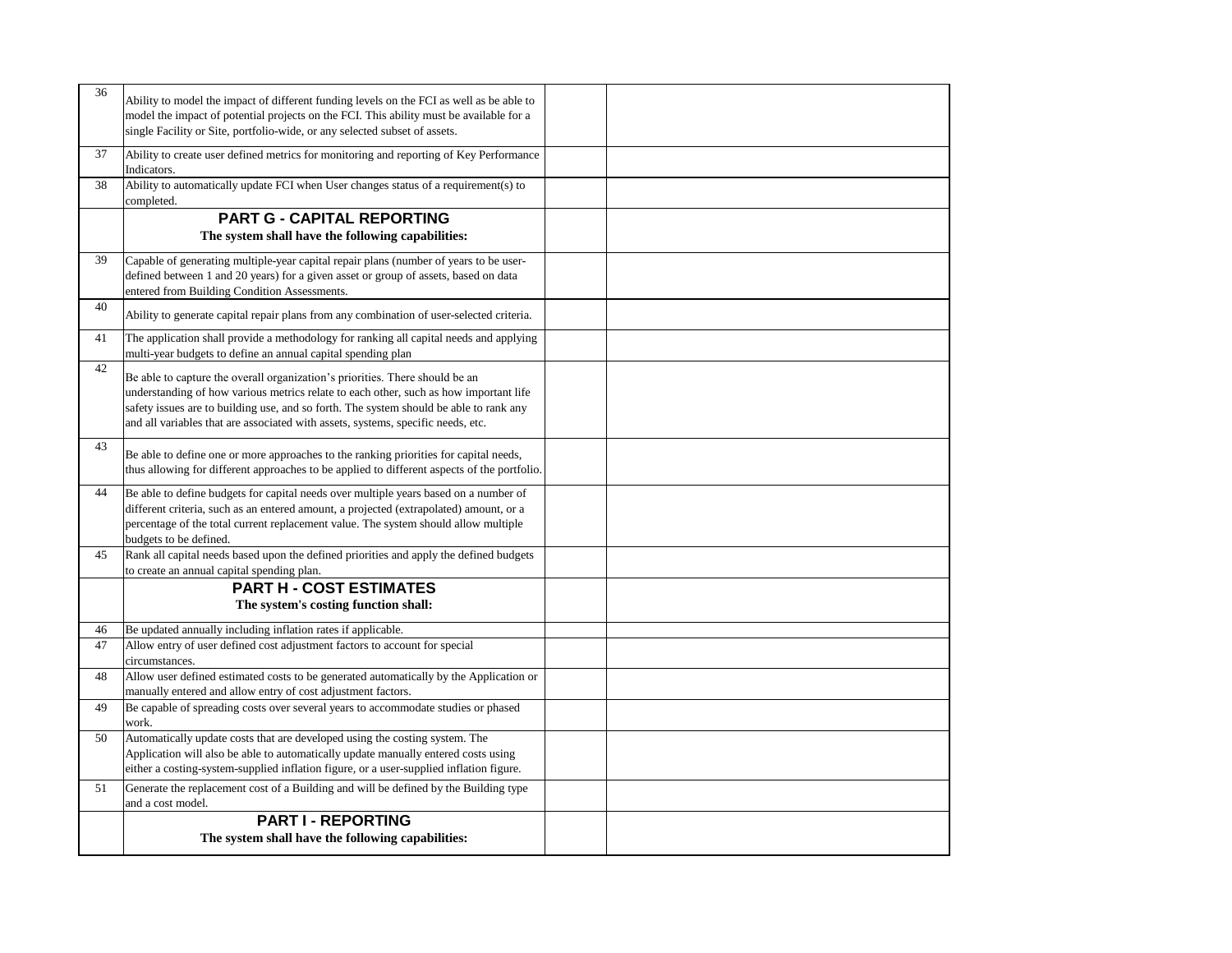| 52 | Ability to report on asset cost summary                                                                                                                                      |  |
|----|------------------------------------------------------------------------------------------------------------------------------------------------------------------------------|--|
| 53 | Ability to report on asset life cycle analysis                                                                                                                               |  |
| 54 | Ability to report on asset life cycle analysis with details                                                                                                                  |  |
| 55 | Ability to report on asset summary                                                                                                                                           |  |
| 56 | Ability to produce graphical and / or chart-formatted reports that provide information                                                                                       |  |
|    | such as multi-year cost data.                                                                                                                                                |  |
| 57 | Ability to run graphic reports with or without their respective photographs and / or                                                                                         |  |
|    | drawings.                                                                                                                                                                    |  |
| 58 | Ability to provide summary and detailed versions of Building condition reports and                                                                                           |  |
|    | other lengthy reports.                                                                                                                                                       |  |
| 59 | Application generated reports will be formatted to standard paper sizes and be provided                                                                                      |  |
|    | with a font size that is easy to read.                                                                                                                                       |  |
| 60 | Ability to generate preformatted Facility Condition Assessment report generated with                                                                                         |  |
|    | information entered into the Application                                                                                                                                     |  |
| 61 | Ability to generate preformatted FCI report at various levels of the organization                                                                                            |  |
|    | including:                                                                                                                                                                   |  |
|    | facility (single)<br>$\bullet$                                                                                                                                               |  |
|    | facilities (all Facilities on the site)                                                                                                                                      |  |
|    | • facilities in a zoogeographic region (i.e. African Savanna)<br>Aonny to generate prerormatted scenario modernig reports, showing or comparing                              |  |
| 62 | trends, such as Building condition versus funding over time, FCI versus funding over                                                                                         |  |
|    | time, funding required to maintain FCI over time, Deferred Maintenance versus                                                                                                |  |
|    |                                                                                                                                                                              |  |
| 63 | Ability to generate other preformatted reports including:                                                                                                                    |  |
|    | reports of recommended studies and placeholder reports                                                                                                                       |  |
|    | reports by classification (e.g. Priority 1 through 5)                                                                                                                        |  |
|    | reports by system (e.g., all roofing at all Buildings, all elevators, etc.)                                                                                                  |  |
|    | reports by year                                                                                                                                                              |  |
|    | reports by cost                                                                                                                                                              |  |
| 64 | Ability to allow users to select pre-configured or blank layout and construct a report by<br>selecting, sizing and placing pre-defined components (widgets) to setup a fully |  |
|    | configurable report. Ability to save report as a user defined report.                                                                                                        |  |
| 65 | Ability to add user defined metrics to reports.                                                                                                                              |  |
| 66 | Ability to provide audit logs to report on changes made within the system, when and by                                                                                       |  |
|    | which user.                                                                                                                                                                  |  |
| 67 | System can provide report format flexibility (e.g. capable to produce reports in .pdf,                                                                                       |  |
|    | Excel, and other standard formats)                                                                                                                                           |  |
| 68 | System shall allow users to save, export, print and share reports                                                                                                            |  |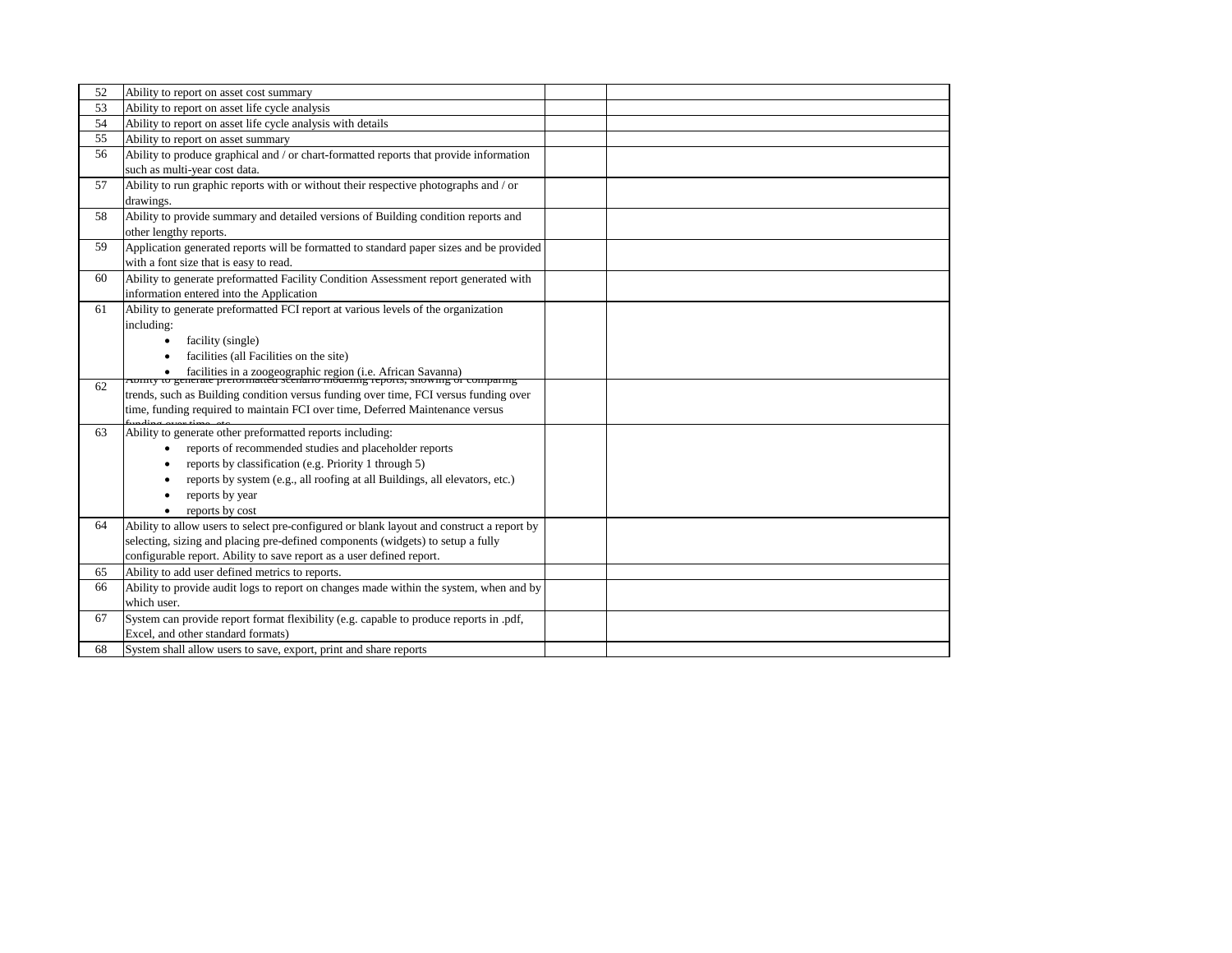2018-08-22

# toronto **ZOO**

## **Appendix III Building Asset Management System -Secondary Requirements**

**Instructions:** If your solution completely meets the identified requirement description, place a Y in the adjoining cell in the **INCLUDED (based functionality)** column. If your solution does not meet the identified requirement description, place a N in the column; in addition, place either a Y or a N on either or both **Optional Functionality (not available in based** functionality but can be made available under different module, functionality or software) and Customization (will require new specifications and development) columns. If the proposed solution does not satisfy the requirements in full in the "vanilla" version, complete the **COMMENT** column and indicate any solution available or tailoring, customization or other software required along with an indication of additional costs, if any.

| LINE<br>#      | <b>SECONDARY (OPTIONAL) REQUIREMENTS</b>                                                                             |          |                      |                        |                         |                 |
|----------------|----------------------------------------------------------------------------------------------------------------------|----------|----------------------|------------------------|-------------------------|-----------------|
|                | <b>Description</b>                                                                                                   | INCLUDED | Ibase functionality) | Optional functionality | Customization<br>Y of N | <b>COMMENTS</b> |
|                | <b>PART E - ASSET MANAGEMENT</b>                                                                                     |          |                      |                        |                         |                 |
|                | The system shall have the following capabilities:                                                                    |          |                      |                        |                         |                 |
|                | Ability to assign assets to a work order                                                                             |          |                      |                        |                         |                 |
| $\mathbf{2}$   | Ability to quickly create work order from asset                                                                      |          |                      |                        |                         |                 |
| 3              | System supports asset tagging and scanning with mobile app                                                           |          |                      |                        |                         |                 |
| $\overline{4}$ | Ability to take meter readings                                                                                       |          |                      |                        |                         |                 |
| 5              | Allows for asset barcoding                                                                                           |          |                      |                        |                         |                 |
| 6              | Supports label printing                                                                                              |          |                      |                        |                         |                 |
| 7              | Ability to place assets on a floorplan/drawing                                                                       |          |                      |                        |                         |                 |
| 8              | Ability to track Warranty information of all assets                                                                  |          |                      |                        |                         |                 |
|                | <b>PART I - REPORTING</b><br>The system shall have the following capabilities:                                       |          |                      |                        |                         |                 |
| 9              | Ability to report on purchase order summary                                                                          |          |                      |                        |                         |                 |
| 10             | System shall include user configurable dashboards by security role (e.g. admin,                                      |          |                      |                        |                         |                 |
|                | branch/division/unit lead, tradesperson) that includes Work Orders, Service Level                                    |          |                      |                        |                         |                 |
|                | Agreements and Preventative Maintenance.                                                                             |          |                      |                        |                         |                 |
|                | <b>PART J - WORK ORDER MANAGEMENT</b>                                                                                |          |                      |                        |                         |                 |
|                | The system shall have the following capabilities:                                                                    |          |                      |                        |                         |                 |
| 11             | System allows requesters to search existing work orders for problem type, trade, etc.<br>when submitting work orders |          |                      |                        |                         |                 |
| 12             | Ability to archive WRs with all relevant data, e.g. internal notes, attachments (for user<br>defined period)         |          |                      |                        |                         |                 |
| 13             | Ability to receive service requests from desktop or mobile devices                                                   |          |                      |                        |                         |                 |
| 14             | Ability to link a service request to an asset or event                                                               |          |                      |                        |                         |                 |
| 15             | Provide the ability to approve or deny a service request                                                             |          |                      |                        |                         |                 |
| 16             | Contain work request forms to capture critical information                                                           |          |                      |                        |                         |                 |
| 17             | Provide work request forms with custom fields                                                                        |          |                      |                        |                         |                 |
| 18             | Ability to capture requestor information on form                                                                     |          |                      |                        |                         |                 |
| 19             | Ability to associate multiple work orders                                                                            |          |                      |                        |                         |                 |
| 20             | Ability to connect to Sites, Locations, Assets, and other source types                                               |          |                      |                        |                         |                 |
| 21             | Ability to create custom fields                                                                                      |          |                      |                        |                         |                 |
| 22             | Ability to assign work to multiple staff                                                                             |          |                      |                        |                         |                 |
| 23             | Ability to include notes / comments on work order                                                                    |          |                      |                        |                         |                 |
| 24             | Ability to attach photos, manuals and other documents                                                                |          |                      |                        |                         |                 |
| 25             | Ability to assign priority to a work order or work request                                                           |          |                      |                        |                         |                 |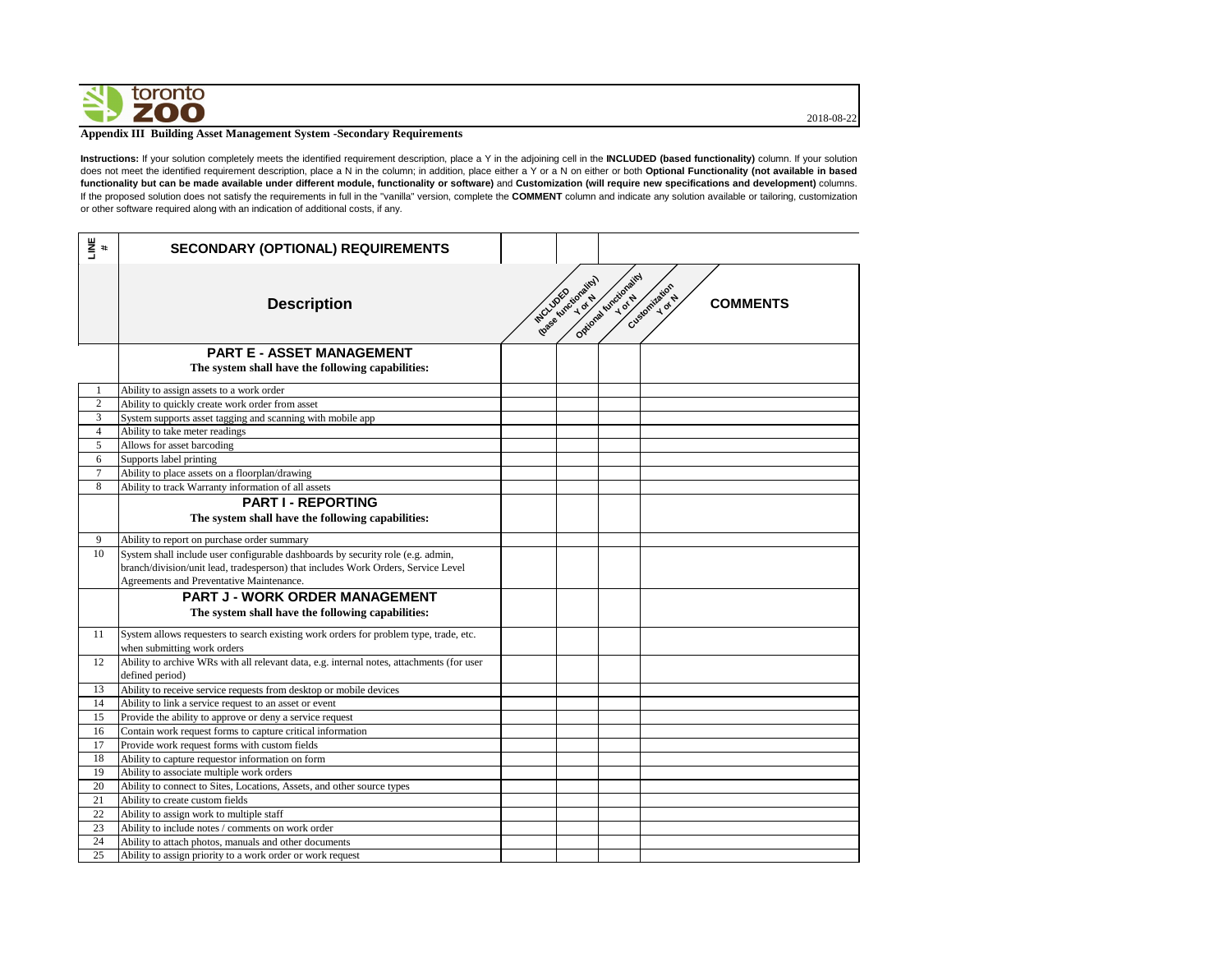| 26 | Ability to assign a Cost Center to a work order or work request                           |  |  |
|----|-------------------------------------------------------------------------------------------|--|--|
| 27 | Ability to export work orders with batch updates                                          |  |  |
| 28 | Ability to automatically route work orders to an individual or branch/division/unit based |  |  |
|    | on request type                                                                           |  |  |
| 29 | Ability to add/ assign parts to a work order                                              |  |  |
| 30 | Ability to issue purchase orders                                                          |  |  |
| 31 | Ability to batch re-assign work and ticket statuses                                       |  |  |
| 32 | Ability to cost summarize filtered on screen work order results                           |  |  |
|    | <b>PART K - PREVENTATIVE MAINTENANCE SCHEDULING</b>                                       |  |  |
|    |                                                                                           |  |  |
|    | The system shall have the following capabilities:                                         |  |  |
| 33 | Ability to create, manage and control preventative maintenance schedules                  |  |  |
| 34 |                                                                                           |  |  |
|    | Ability to schedule preventative work on a recurring basis (monthly, quarterly, etc.)     |  |  |
| 35 | Ability to generate preventative work based on meter readings                             |  |  |
| 36 | Ability to have some type of work load planner with Drag and Drop functionality           |  |  |
| 37 |                                                                                           |  |  |
|    | Ability to tie a Preventative Maintenance to a particular asset or piece of equipment     |  |  |
| 38 | Ability to set minimum and maximum thresholds on meters to trigger preventative           |  |  |
|    | maintenance                                                                               |  |  |
| 39 | Provide Preventative Maintenance templates for scheduling                                 |  |  |
| 40 | Ability to view scheduled work orders in a calendar view                                  |  |  |
| 41 | Ability to assign parts and personnel to scheduled work                                   |  |  |
| 42 | Ability to attach documents to a scheduled work order                                     |  |  |
| 43 |                                                                                           |  |  |
| 44 | Ability to generate labour and materials cost reports                                     |  |  |
|    | Ability to use captured data from work orders to report on cost data for individual or    |  |  |
|    | multiple branches/divisions/units                                                         |  |  |
| 45 | Ability for unit supervisors to validate work hours                                       |  |  |
| 46 | Ability to duplicate, delete or disable scheduled preventative maintenance                |  |  |
| 47 | Provide Preventative Maintenance Summary report                                           |  |  |
|    | PART L - WORK ORDER REPORTING                                                             |  |  |
|    | The system shall be capable of reporting on the following:                                |  |  |
|    |                                                                                           |  |  |
| 48 | Open vs. Completed Work Orders                                                            |  |  |
| 49 | Actual vs. Estimated Costs and Hours                                                      |  |  |
| 50 | <b>Category Comparison</b>                                                                |  |  |
| 51 | Completed On Time/Late Summary                                                            |  |  |
| 52 | Branch/division/unit Summary                                                              |  |  |
|    |                                                                                           |  |  |
| 53 | Downtime Analysis                                                                         |  |  |
| 54 | Labour by Type                                                                            |  |  |
| 55 | Labour Cost                                                                               |  |  |
|    |                                                                                           |  |  |
| 56 | Labour Cost by Branch/Division/Unit                                                       |  |  |
| 57 | Labour Costs by User                                                                      |  |  |
| 58 | Labour Cost Detail                                                                        |  |  |
| 59 | Labour Time Detail                                                                        |  |  |
| 60 | Mean Time to Repair Analysis                                                              |  |  |
| 61 | Mean Time to Repair Comparison                                                            |  |  |
| 62 | Part Usage By Asset                                                                       |  |  |
| 63 | Part Usage by Location                                                                    |  |  |
| 64 | Part Usage by Part                                                                        |  |  |
| 65 | Part Usage by Site                                                                        |  |  |
| 66 | <b>Work Order Summary</b>                                                                 |  |  |
|    |                                                                                           |  |  |
|    | <b>PART M - PARTS MANAGEMENT</b>                                                          |  |  |
|    | The system shall have the following capabilities:                                         |  |  |
| 67 |                                                                                           |  |  |
|    | System must have the ability to pull inventoried parts and assign them to work orders     |  |  |